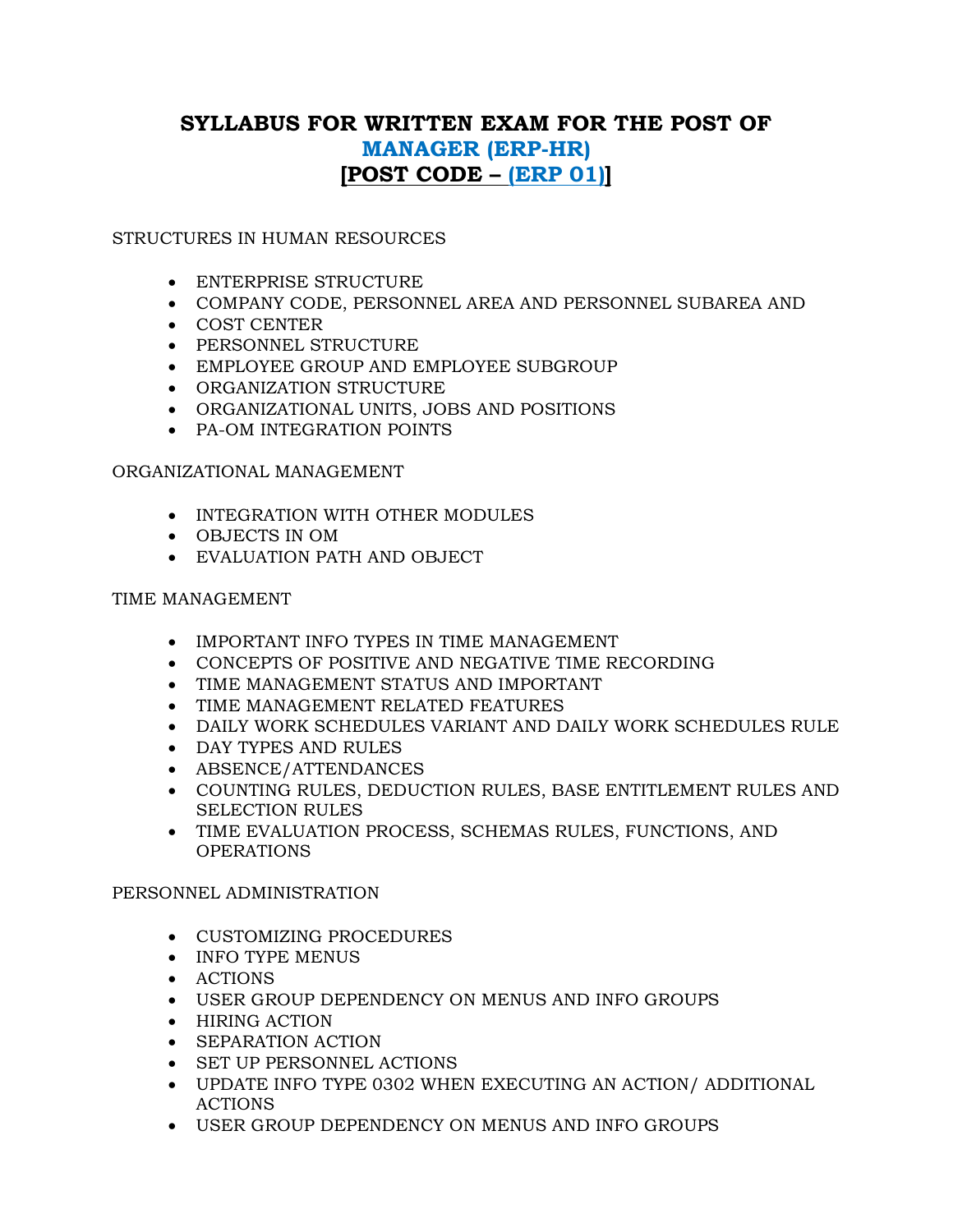- DYNAMIC ACTIONS
- AD-HOC QUERY
- CUSTOMIZING USER INTERFACES
- INFO TYPE HEADERS
- TIME CONSTRAINTS  $1, 2, 3, A, B & T$

### PAYROLL

- OVERVIEW OF STANDARD PAYROLL PROCESSES
- INDIAN SPECIFIC INFO TYPES (0580 TO 0591)
- PAYROLL AREA
- FEATURE ABKRS
- CONTROL RECORD
- PCRs AND CAP (PERSONNEL CALCULATION RULES & COLLECTIVE AGREEMENT PROVISION
- PAY SCALE STRUCTURE
- PAY SCALE TYPE
- PAY SCALE AREA
- PAY SCALE GROUPS AND PAY SCALE LEVELS
- FEATURE TARIFF
- BASIC PAY CONFIGURATION
- WAGE TYPE CREATION, WAGE TYPE PERMISSIBILITY, WAGE TYPE CHARACTERISTICS
- DIRECT EVALUATION/INDIRECT EVALUATION
- COUNTRY SPECIFIC PAYROLL DRIVERS AND PROGRAMS
- INFO TYPES 0003 PAYROLL STATUS (HOW TO LOCK A PERSON IN PAYROLL ETC)
- INFO TYPES REQUIRED TO RUN A PAYROLL
- ADDITIONAL PAYMENTS
- RECURRING PAYMENTS & DEDUCTION
- WAGETYPE REPORTER
- PAYROLL-FI/CO INTEGRATION POINTS

## DATA STRUCTURES AND INFOTYPES

- OVERVIEW OF PERSONNEL ADMINISTRATION AND OM INFOTYPES
- CUSTOMER- SPECIFIC INFOTYPE

## LOGICAL DATABASES PNP/PNPCE

- OVERVIEW OF LOGICAL DATABASE PNP/PNPCE
- REPORT CATEGORIES

## FUNCTION MODULES/BADIS/EXITS/ENHANCEMENTS

OVERVIEW OF FUNCTION MODULES/BADIS/EXITS/ENHANCEMENTS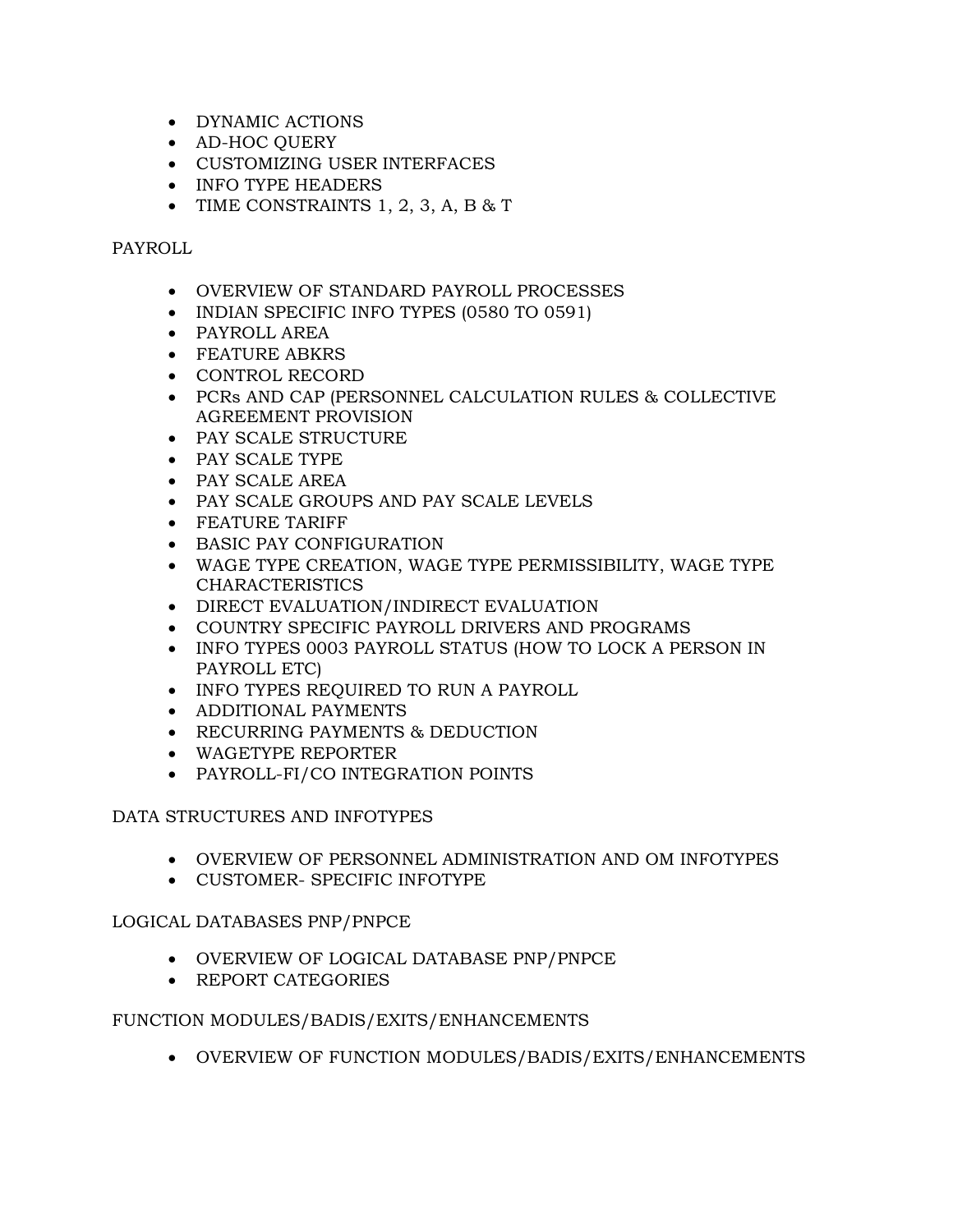## REPETITIVE STRUCTURES AND LIST DISPLAY

- INFOTYPES WITH REPETITIVE STRUCTURES
- LIST DISPLAY WITH ABAP LIST VIEWER CLUSTER DATABASE TABLES IN HCM
	- DATABASE TABLES
	- PAYROLL RESULTS

UI5 AND FIORI

BASIC OVERVIEW OF UI5 AND FIORI

### MISCELLANEOUS

- OVERVIEW OF ESS/ MSS
- OVERVIEW OF HR RENEWALS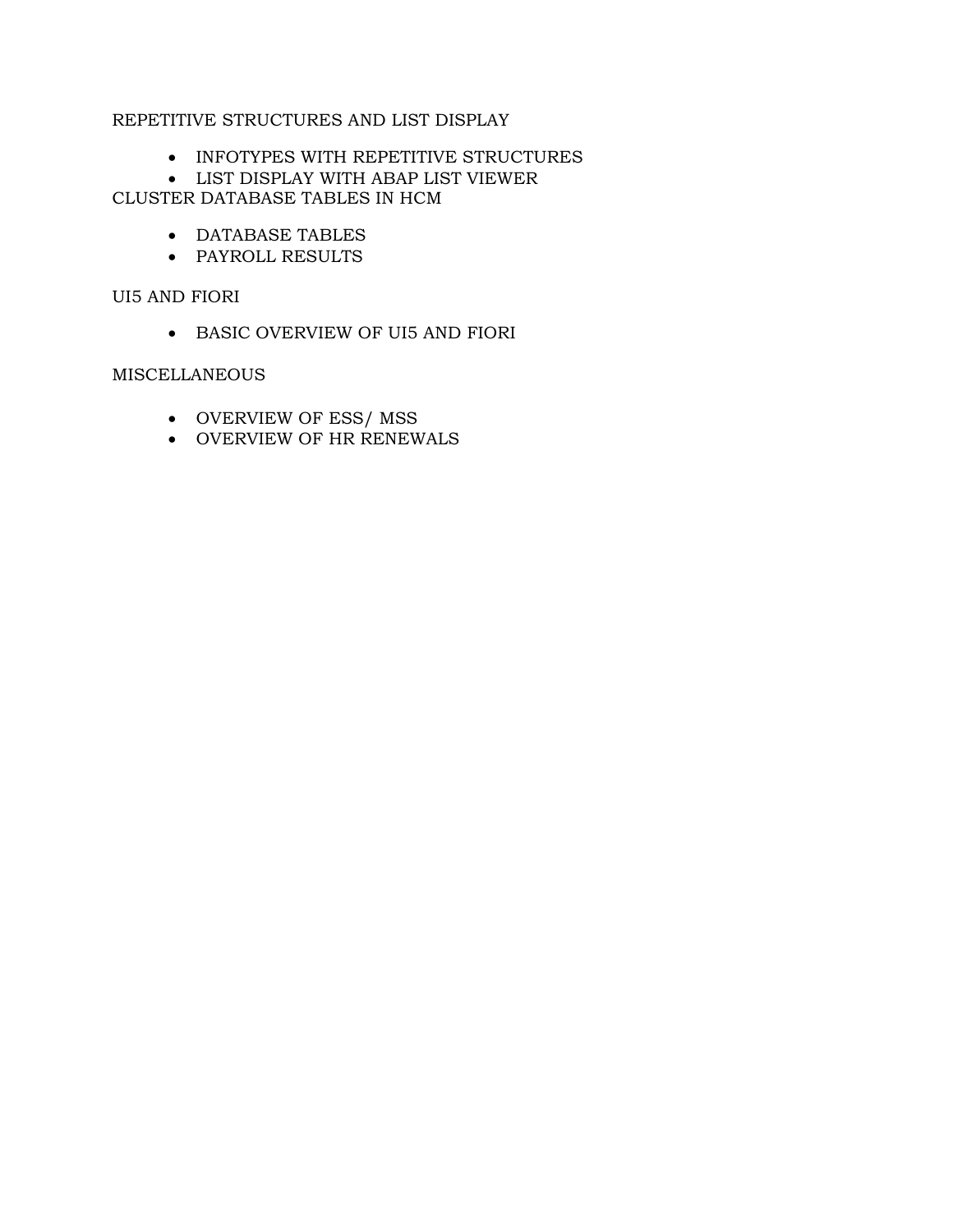# **SYLLABUS FOR WRITTEN EXAM FOR THE POST OF SUPERINTENDING ENGINEER (ENVIRONMENT) [POST CODE – (ENV 02)]**

- 1. Engineering & Environmental Surveying
- 2. Environmental Chemistry & Microbiology
- 3. Geotechnical Engineering
- 4. Engineering Economics
- 5. Water Engineering: Design & Application, Wastewater treatment
- 6. Engineering Geology,
- 7. GIS & Remote Sensing
- 8. Waste Water Engineering:
- 9. Design and Applications
- 10. Instrumentation Techniques for Environmental Monitoring
- 11. Solid Waste Management
- 12. Air Pollution & Control
- 13. Hydrology & Ground Water Engineering
- 14. Vibration Analysis & Control of Noise Pollution
- 15. Industrial Waste Management including Hazardous waste, E waste, Bio medical waste
- 16. Climate Change & CDM
- 17. Soil contamination & remediation
- 18. Environmental Impact Assessment & Audit
- 19. System simulation & modelling
- 20. Environmental Law and Policy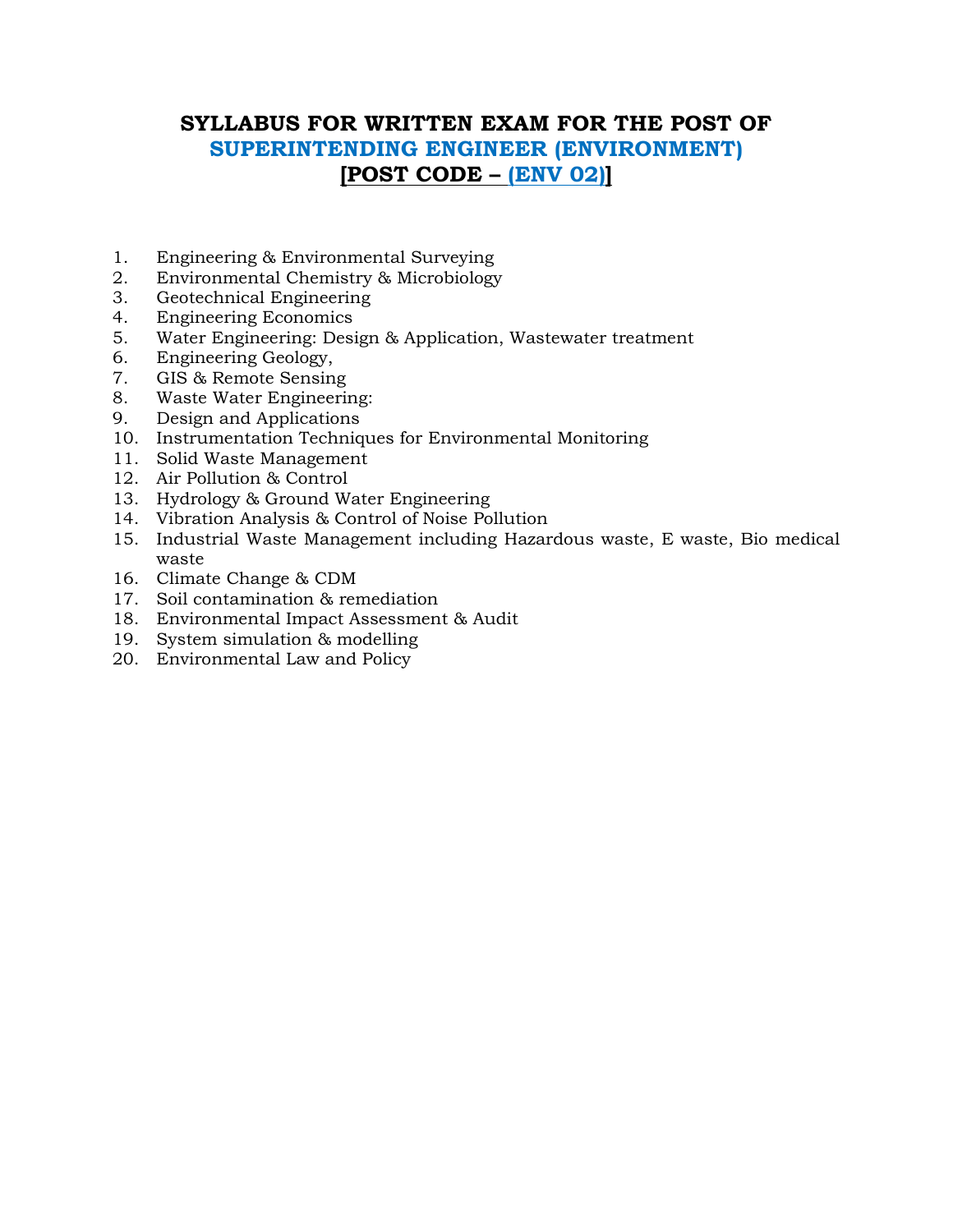# **SYLLABUS FOR WRITTEN EXAM FOR THE POST OF SUPERINTENDING MEDICAL OFFICER (RADIOLOGY) [POST CODE – (MD 03)]**

- 1. Radiation Physics
- 2. Ultrasound Physics
- 3. MRI Physics
- 4. Clinical applications of MRI
- 5. Radiologic anatomy of the whole body
- 6. Radiologic features of different diseases pertaining to various organs of the body
- 7. Radiologic interventions
- 8. Recent advances in Radiology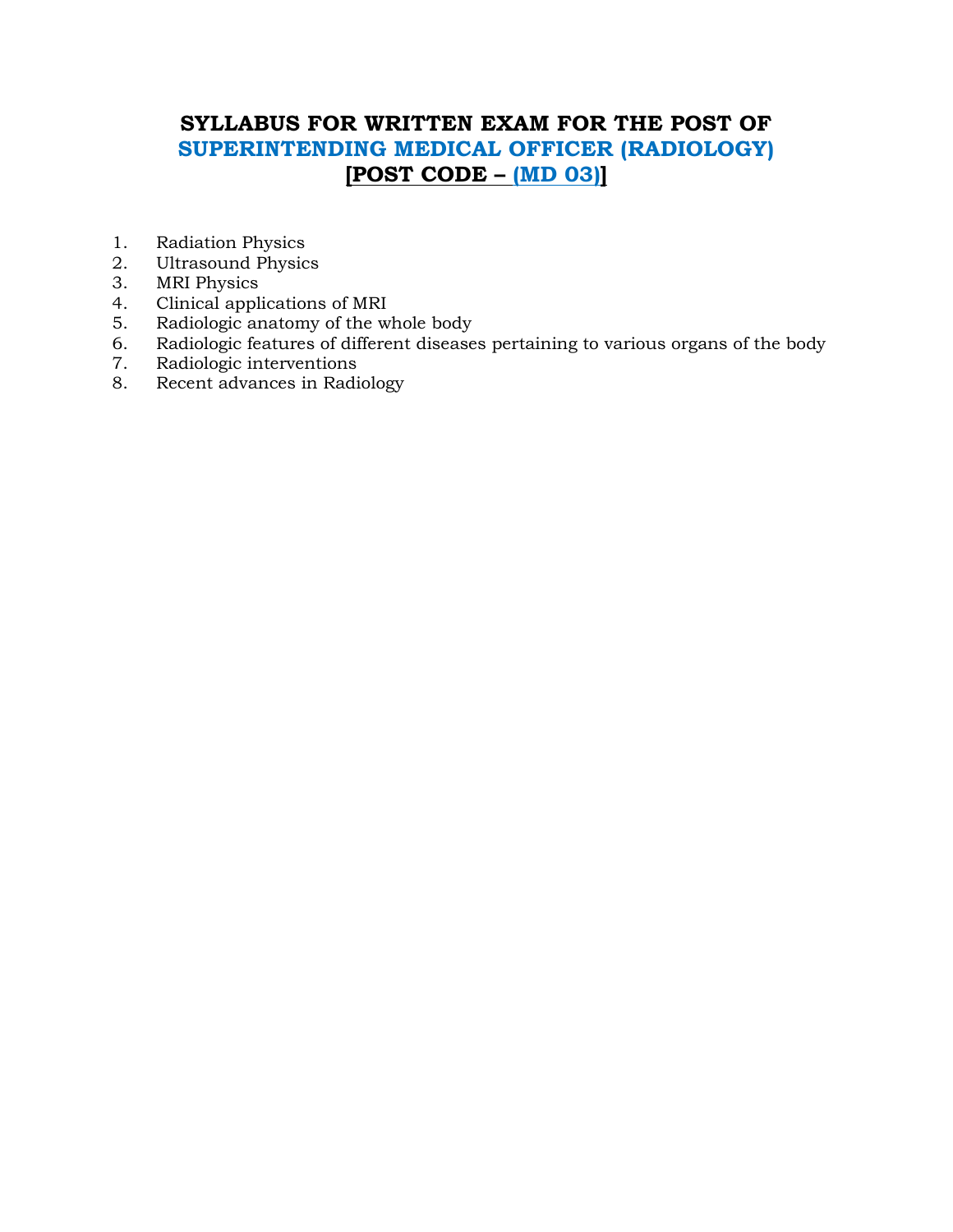# **SYLLABUS FOR WRITTEN EXAM FOR THE POST OF SUPERINTENDING MEDICAL OFFICER (PAEDIATRICS) [POST CODE – (MD 04)]**

- 1. Neonatology
- 2. Growth & Developmental
- 3. Emergency care of children
- 4. ICU management of paediatric patients
- 5. Community paediatrics
- 6. General paediatrics
- 7. COVID special reference MIS-C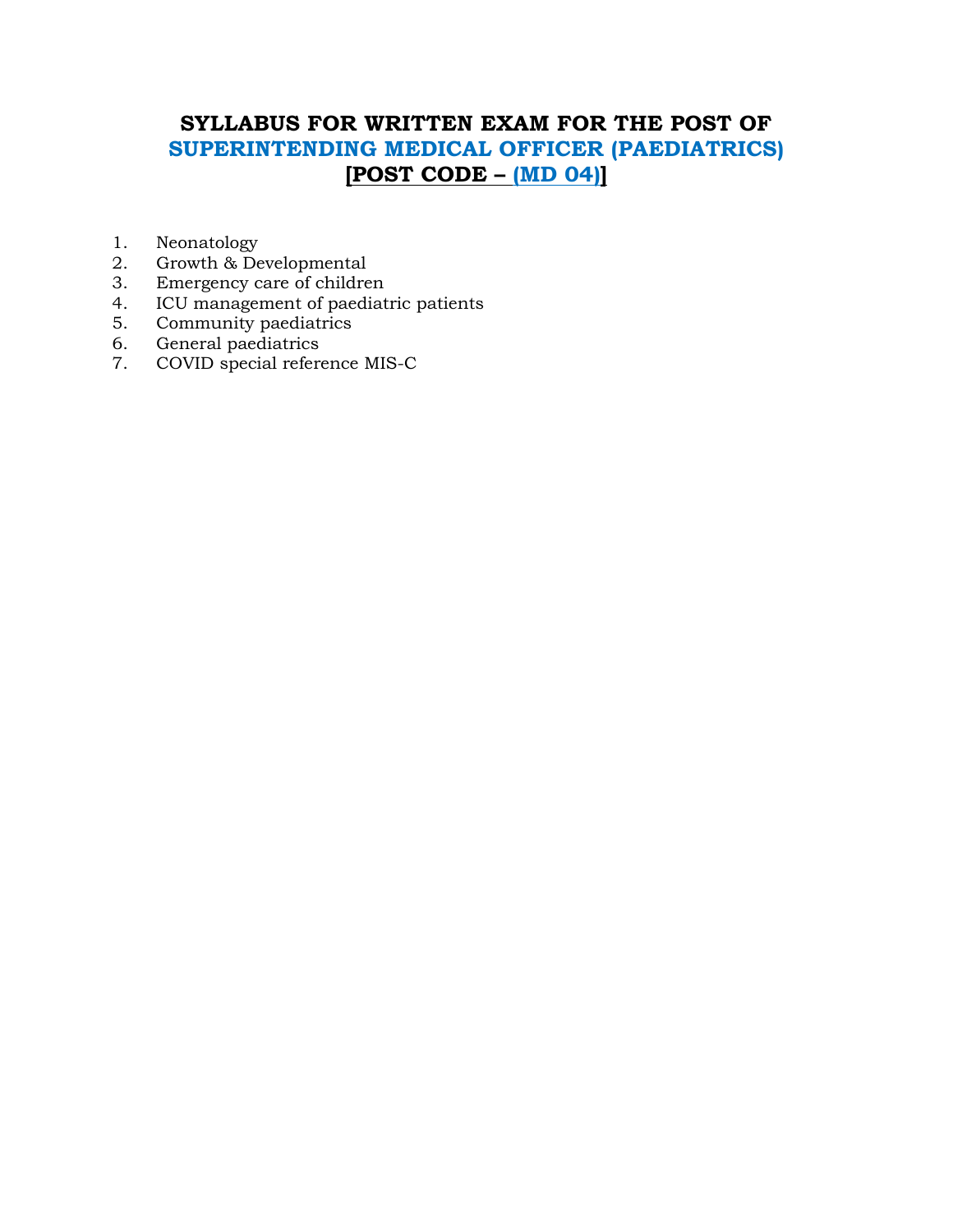## **SYLLABUS FOR WRITTEN EXAM FOR THE POST OF SENIOR MEDICAL OFFICER [POST CODE – (MD 05)]**

## **MEDICINE**

- 1. Nutritional and Metabolic disorders
- 2. Water, Electrolyte and Acid-Base imbalance
- 3. Critical Care Medicine: Shock, Respiratory failure, Renal failure, Coma, Sepsis, DIC
- 4. Poisoning: Chemicals and Pesticides, Snake bite and envenomation, bites by scorpion/ spider
- 5. Specific Occupational and Environmental Hazards
- 6. Infectious Diseases
- 7. Cardiovascular System: Chest pain, Atrial Fibrillation, CCF, Rheumatic Heart Disease, Ischaemic Heart Disease, Hypertension , Atherosclerosis.
- 8. Respiratory Diseases: Cough, Dyspnoea, Haemoptysis, Respiratory Failure, RTI, Br. Asthma, COPD, Pulmonary Tuberculosis, Suppurative Lung Diseases
- 9. Occupational Lung Diseases
- 10. Nephrology: UTI, Haematuria, ARF, CRF, Glomerulonephritides
- 11. GIT: Diseases of the mouth, esophagus (Eg. GERD), stomach (Eg. Gastritis, PUD, Tumors) and duodenum, small intestine, colon and rectum
- 12. Pancreas: Acute and Chronic Pancreatitis
- 13. Liver and Biliary Tract disease: Jaundice, PHF, Portal HTN and ascites, Hepatic Encephalopathy, Hepatorenal failure, Liver abscess, Viral Hepatitis, Alcoholic Liver Disease
- 14. Endocrinology and Metabolism : Type 2 Diabetes mellitus, Thyroid Disorders
- 15. Haematology: Anaemias, Myeloproliferative Disorders, Blood products and transfusion , Haematological Malignancies
- 16. Disorders of Immune system, Connective Tissue and Joints: HIV, AIDS, Osteoarthritis, Sarcoidosis, Amyloidosis, Systematic Connective Tissue disorders like SLE, RA
- 17. Neurology: Headache, CVA, Seizure disorders, Meningitis, Viral Encephalitis, Peripheral Neuropathy, Parkinsons' Disease

## **SURGERY**

- 1. SKIN: Ulcers and Wounds, Burns, Skin infections (Boils, Carbuncles, abscess), cysts, skin tumours
- 2. ESOPHAGUS: Dysphagia, reflux, Hiatus Hernia, Tumours
- 3. BREAST: Fibroadenoma, Breast abscess, Carcinoma breast
- 4. STOMACH AND DUDENUM: Peptic Ulcer, Carcinoms stomach, gastritis
- 5. SMALL INTESTINE: Small bowel obstruction, Intestinal Tuberculosis
- 6. Acute appendicitis
- 7. ANUS: Haemorrhoids, Fissure-in-ano, Anorectal abscess
- 8. Biliary tract: Gall stone Disease
- 9. Pancreas: Acute Pancreatitis
- 10. Acute abdomen
- 11. Hernia
- 12. Common urological disorders; Calculi, Hydrocoele, Epididymo-orchitis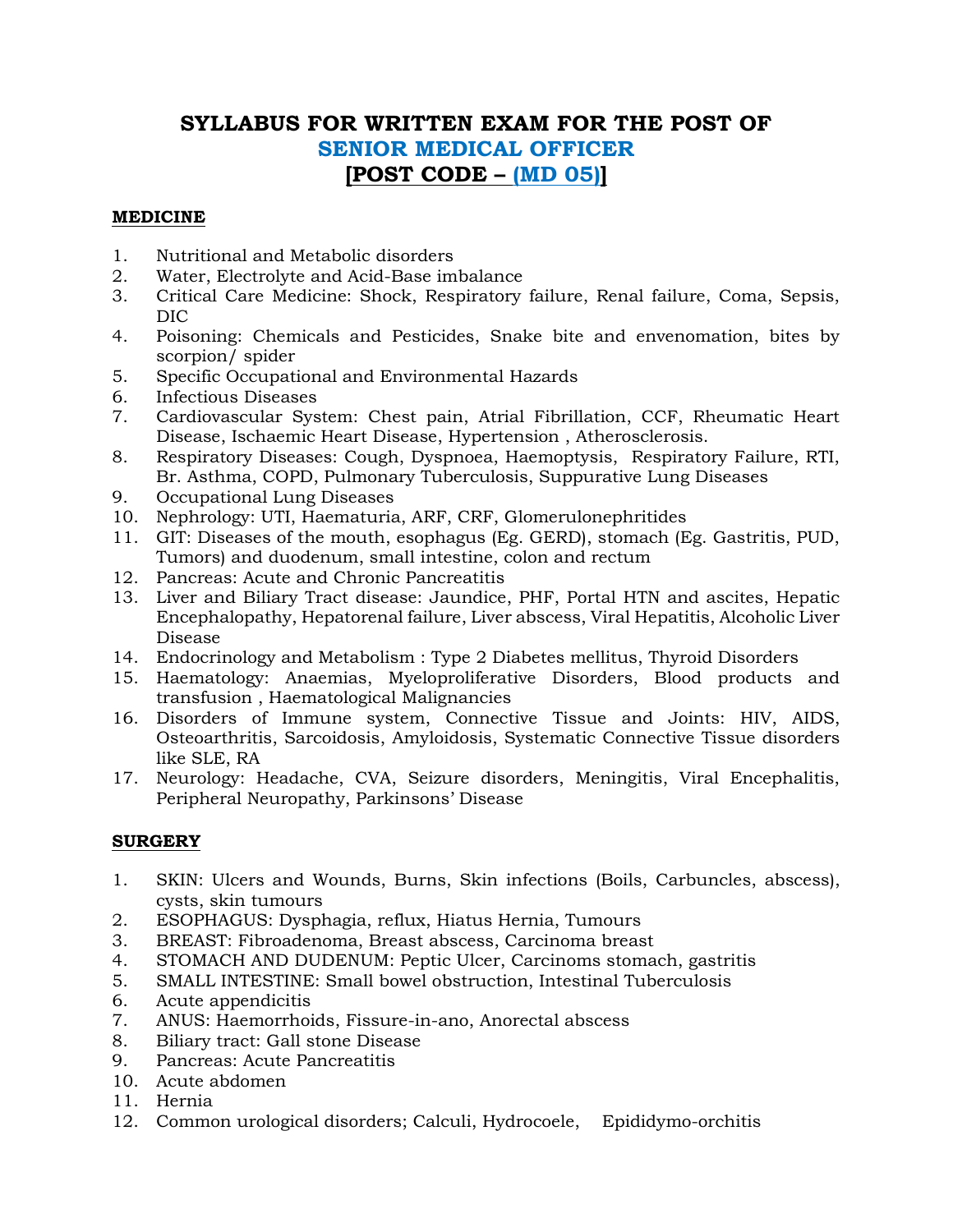## **OBSTETRICS AND GYNAECOLOGY**

- 1. Physiology of pregnancy
- 2. Diagnosis of pregnancy
- 3. Routine antenatal care
- 4. Management of common symptoms of pregnancy
- 5. Hypertensive disorders of pregnancy
- 6. Anaemia of pregnancy
- 7. Ante partum haemorrhage
- 8. IUGR
- 9. Rh –ve pregnancy
- 10. Puerperium and its complications
- 11. Menstrual cycle and common menstrual disorders
- 12. Fibroid uterus
- 13. Precancerous lesions of the female genital tract
- 14. Carcinoma cervix, endometrium and ovary
- 15. Contraception
- 16. Menopause and related problems

## **PAEDIATRICS AND NEONATOLOGY**

- 1. Care of the newborn
- 2. Neonatal resuscitation
- 3. Detection of neonatal malformations
- 4. Neonatal sepsis
- 5. Neonatal Hyperbilirubinaemia
- 6. Management of common neonatal problems
- 7. Immunization
- 8. Growth and Development
- 9. Nutrition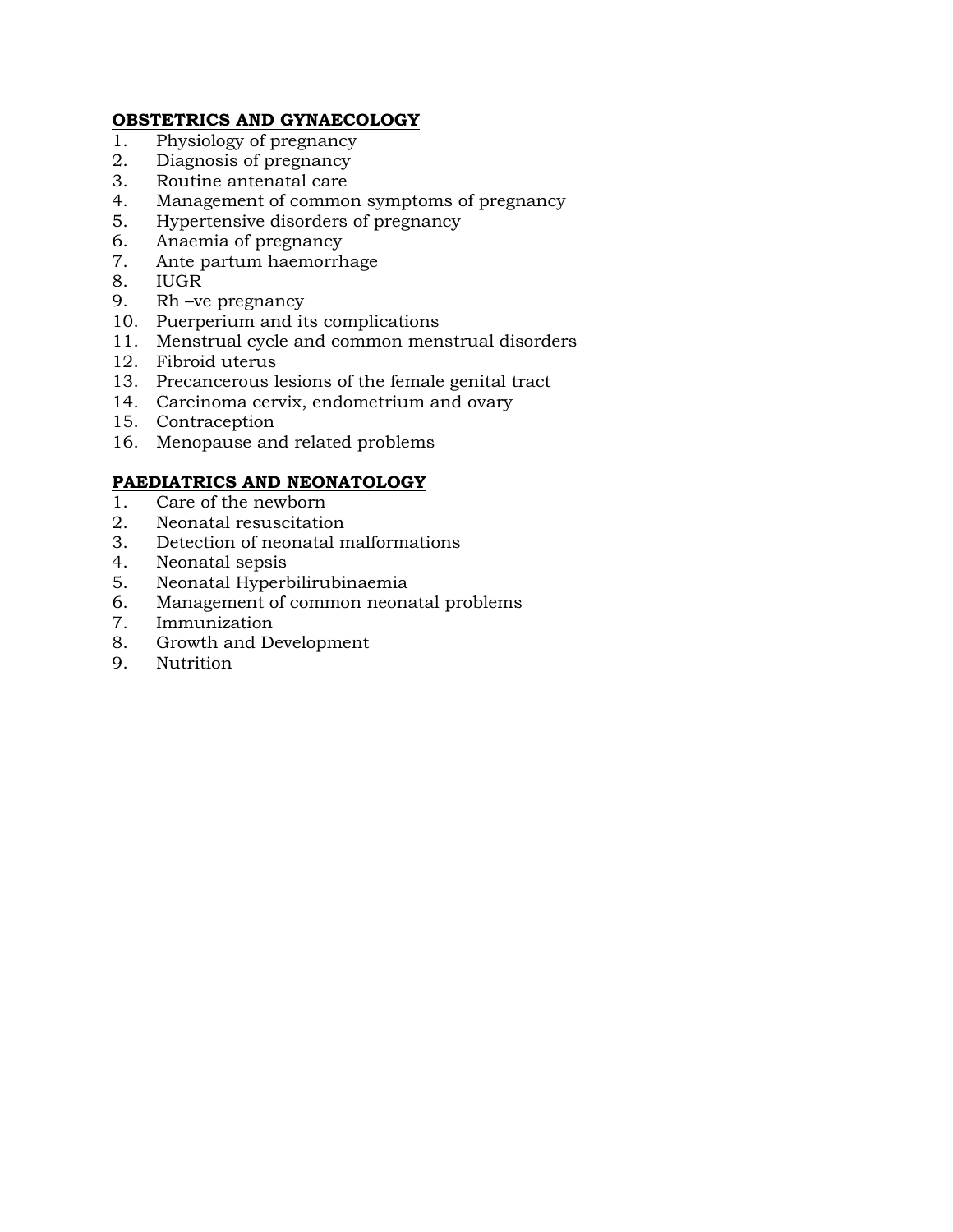# **SYLLABUS FOR WRITTEN EXAM FOR THE POST OF SENIOR OFFICER (CIVIL) [POST CODE – (CE 07)]**

- 1. Knowledge of Scales, Units & Measurements used in Civil Engineering
- 2. Building Materials including important Construction Chemicals e.g. Admixtures, Grouts, Epoxy, Carbon fibre wrapping etc.
- 3. Geotechnical Engineering
- 4. RCC/Steel Structural Design -Beam, Column, Slab, Isolated/Combined footing, Staircase, Water Tank.
- 5. Transportation Engineering -Design of pavements/IRC guidelines/Rigid & flexible pavement)
- 6. Knowledge on RCC/Steel bridges (span upto 20 Mtrs), Culverts, basics of well/pile foundations
- 7. Theory of Structure-basics of SFD/BMD/Truss Analysis/ILD/Deflections etc.)
- 8. Basics of Strength of Materials -elongation, modulus of elasticity, stress-strain curve, Poissons ratio etc.)
- 9. Estimation & Costing –Roads, Bridges, Culverts, Water Tanks, Industrial/Residential buildings.
- 10. Knowledge on preparation of Technical Specifications, BOQs, Bar Bending Schedules (ductile detailing)
- 11. Knowledge of Schedule of Rates- CPWD, Assam PWD/Arunachal PWD
- 12. Basics of Surveying & Levelling (Dumpy Level, Theodolite, Total Station, GPS etc.)
- 13. Concrete Technology -Mix designs, important laboratory tests of Cement, Steel, Aggregates & Concrete.
- 14. Water Supply and Sanitation Engineering e.g. Pipe fittings, able to estimate Water Supply demand in buildings, Sanitary fittings etc.
- 15. Environmental/Public Health Engineering like basics of Environmental protection law, eco-restoration measures, solid waste management, effluent treatments, knowledge on designing of manhole, junction box, septic tanks etc.
- 16. Construction Safety measures
- 17. Project Planning, CPM, Gantt chart
- 18. Contract Management
- 19. Knowledge of Construction Machinery-Road Rollers, Excavator, Hot Mix plant, Tar Boiler, Water Sprinkler, Concrete Pumps, Asphalt Compactor, Asphalt Paver, Concrete Batching plant, Transit Mixer, Motor grader, Vibratory Soil Compactor, Concrete Mixers etc.)
- 20. Knowledge of relevant IS codes (e.g. IS 456, IS 800, IS 1893 etc.)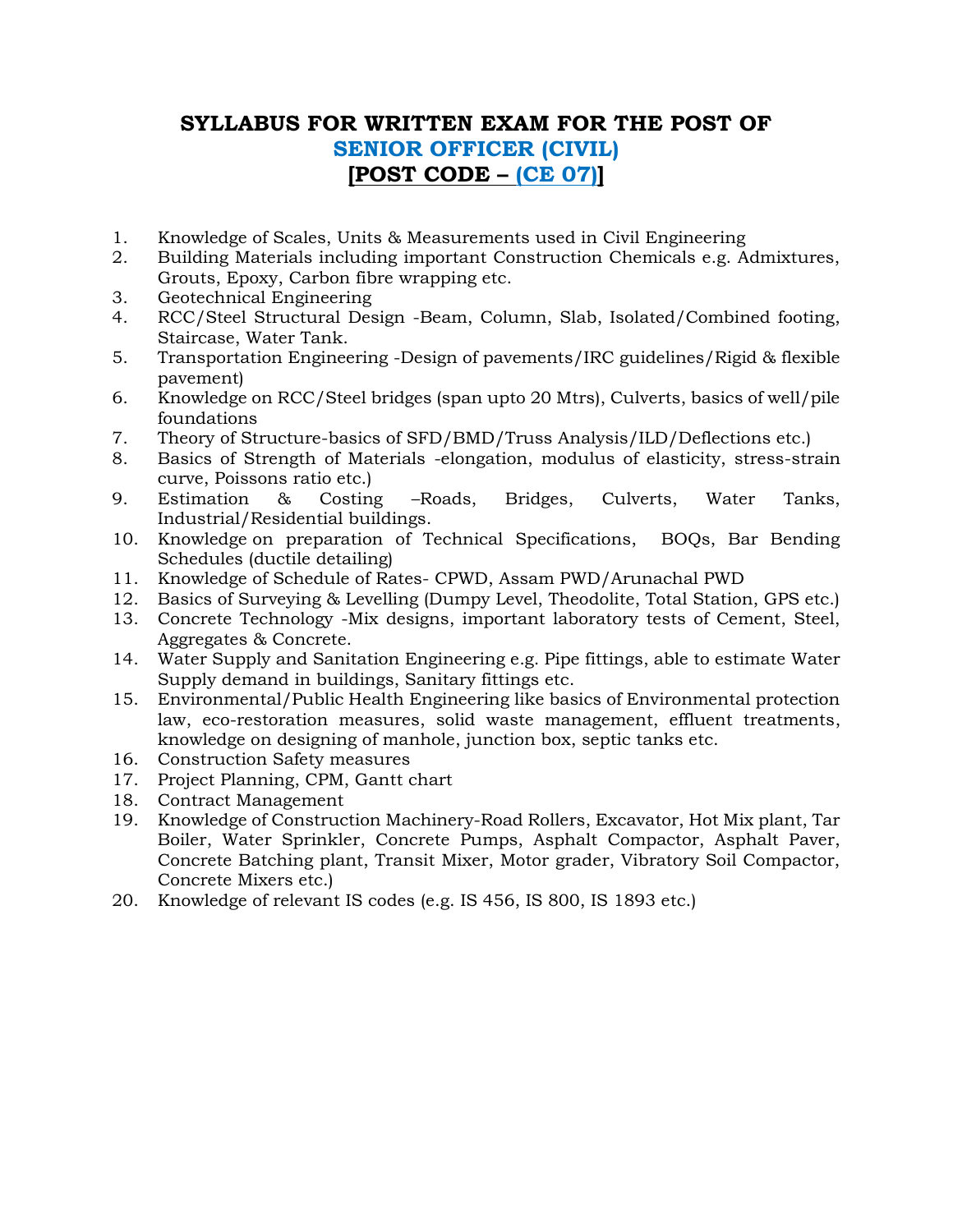# **SYLLABUS FOR WRITTEN EXAM FOR THE POST OF SENIOR OFFICER (ELECTRICAL) [POST CODE – (EE 08)]**

| SN             | <b>Topic</b>                                                                          | Description                                                                                                                                                                                                                                           |
|----------------|---------------------------------------------------------------------------------------|-------------------------------------------------------------------------------------------------------------------------------------------------------------------------------------------------------------------------------------------------------|
| $\mathbf{1}$   | <b>Circuits And</b><br><b>Networks</b>                                                | Circuits and Networks, Two port network, Magnetically<br>coupled circuit, Graph Theory, Application of Laplace<br>Transform, Frequency Response, Fourier Analysis, Filter<br>Circuits, Toport Network                                                 |
| $\overline{2}$ | Electromagnetic<br><b>Field Theory</b>                                                | Vector<br>Analysis,<br>Electrostatics,<br>Magnetostatics,<br>Electromagnetic field, Materials and fields, Electromagnetic<br>waves                                                                                                                    |
| 3              | <b>Analog</b><br><b>Electronics</b>                                                   | Review of PN junction diode, Linear Wave Shaping, Bipolar<br>Junction Transistor, MOSFET, BJT configuration, Multi-<br>Transistor<br>Amplifiers, Operational Amplifiers,<br>stage<br>Introduction to Feedback Amplifiers                              |
| $\overline{4}$ | <b>Electrical</b><br><b>Measurement</b><br><b>And Measuring</b><br><b>Instruments</b> | Introduction, Galvanometers and dynamics, Magnetic<br>measurements, Bridges for measurements, Potentiometers,<br>Measurement of power, power factor and energy                                                                                        |
| 5              | <b>Power System-I</b>                                                                 | Introduction to Power Plants, Economics of Power Systems,<br>Transmission<br>Systems, Distribution<br>Systems,<br>Line<br>Constants, Mechanical Design, Underground Cables                                                                            |
| 6              | <b>Signals And</b><br><b>Systems</b>                                                  | Introduction to signals and systems, Introduction to system,<br>Representation of signals, Statistical Signal Analysis                                                                                                                                |
| $\overline{7}$ | <b>Electrical</b><br><b>Machines-I</b>                                                | Constructional features, Electric circuit, Insulation system,<br>Cooling circuit, Supporting structure, Magneto-motive force,<br>Electromotive Force, DC Generators, DC Motors,<br>Transformer, Polyphase Induction Motor, Linear Induction<br>Motors |
| 8              | <b>Digital</b><br><b>Electronics</b>                                                  | Logic Families and Logic Gates, Number Systems and<br>Codes, Sequential Logic Circuits, Combinational Logics,<br>Semiconductor Memories, Introduction to ADCs                                                                                         |
| 9              | <b>Electrical</b><br><b>Machines -II</b>                                              | Synchronous Machines, Synchronous motors, Solid state<br>slip power recovery schemes for induction motor, Single<br>phase commutator motors, Single phase Induction Motors,<br>Stepper Motor                                                          |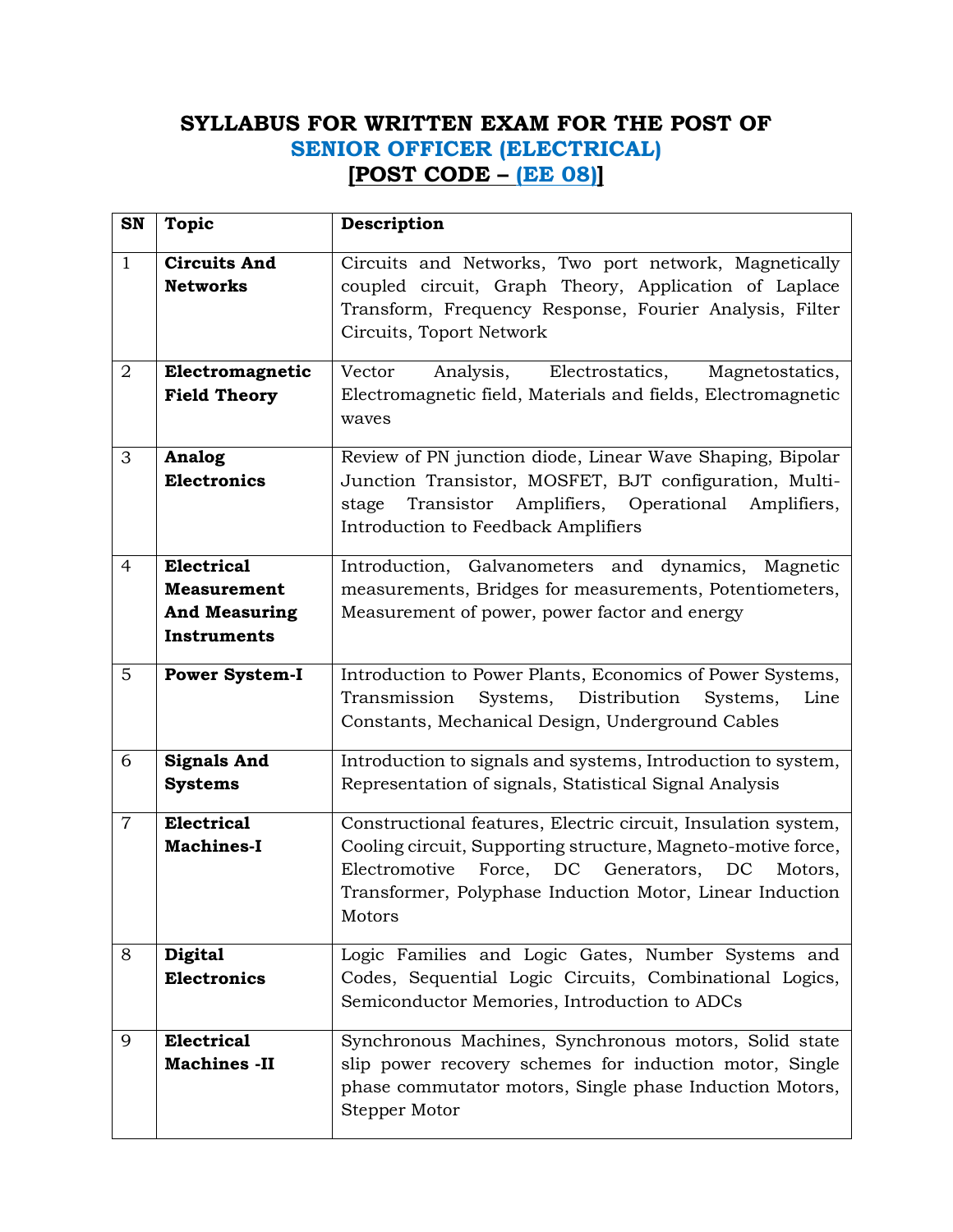| 10 | <b>Control System-I</b>                                  | Motivation, Models and physical systems, Time domain<br>analysis, Root locus analysis, Frequency domain analysis,<br>Controller/ Compensator Design, Compensator design.                                                                                                                                                 |
|----|----------------------------------------------------------|--------------------------------------------------------------------------------------------------------------------------------------------------------------------------------------------------------------------------------------------------------------------------------------------------------------------------|
| 11 | <b>Power System-II</b>                                   | Performance of overhead transmission lines, Power system<br>stability, Control of active and reactive power, Economic<br>operation of steam Power plant, Elements of Hydrothermal<br>co-ordination, Transients in power systems                                                                                          |
| 12 | Microprocessor<br>And<br>Microcontroller                 | Introduction, Microprocessor architecture, Programming<br>Memory interfacing,<br>microprocessors,<br>Data<br>transfer<br>techniques and their implementation, Microcontrollers,<br>Common peripherals and their interfacing, Important<br>features of some advanced microprocessor, Applications of<br>Microprocessors   |
| 13 | <b>Control System-II</b>                                 | Introduction to Digital Control, State Space Representation<br>of Continuous Time and Discrete time systems, Introduction<br>to nonlinear feedback control systems                                                                                                                                                       |
| 14 | Power<br><b>Electronics</b>                              | Device<br>Introduction,<br>characteristics, protection<br>and<br>operation, Phase controlled rectifiers, Choppers, Inverters,<br>AC Voltage Controller, Cyclo converters, Applications                                                                                                                                   |
| 15 | <b>Switchgear And</b><br><b>Industrial</b><br>Protection | Symmetrical Fault Analysis, Symmetrical components and<br>Unsymmetrical Fault Analysis, Neutral Grounding, Circuit<br>Breakers,<br>Protective<br>Relays,<br>Sub-Stations,<br>Lightning<br>Arrester                                                                                                                       |
| 16 | Programming<br><b>And Data</b><br><b>Structure</b>       | Introduction to Programming, Linear Data Structures,<br>Recursion, Non-linear Data Structure, Hashing, Sorting and<br>Searching Algorithms, File Structures                                                                                                                                                              |
| 17 | Instrumentation                                          | Introduction, Analytical Instrumentation, Transducers &<br>testing<br>Non-destructive<br>equipment,<br>Data<br>sensors,<br>transmission & telemetry, Fiber optical instrumentation,<br>Related topics                                                                                                                    |
| 18 | <b>Digital Signal</b><br>Processing                      | Discrete-Time Signals & Systems, Transforms, Sampling,<br>Transform Analysis of LTI System, Structures for Discrete-<br>time Systems, Filter Design Techniques, Discrete Fourier<br>Transforms, Efficient Computation of DFT, Multi-rate signal<br>processing, VLSI implementation, Applications of Signal<br>Processing |
| 19 | <b>Industrial Drives</b>                                 | Introduction, Dynamics of Electrical Drives, Selection of<br>Motor Power Rating, Starting, Electric Braking, Control of                                                                                                                                                                                                  |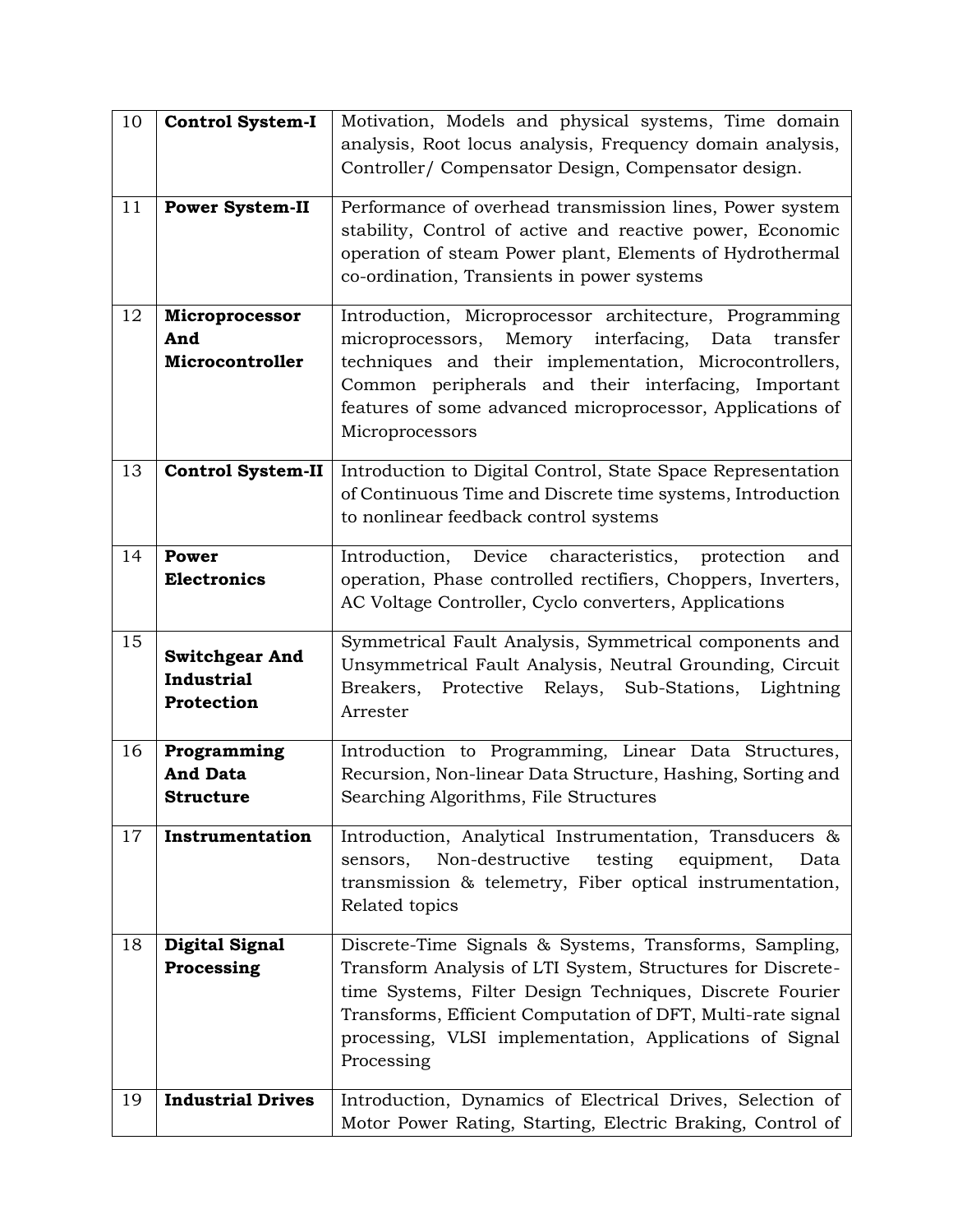|    |                       | Electrical Drives, Control of DC Drives, Control of Induction                                                      |
|----|-----------------------|--------------------------------------------------------------------------------------------------------------------|
|    |                       | Motor Drives, Industrial Applications                                                                              |
| 20 | Analog & Digital      | Introduction, Representation of signals and systems,                                                               |
|    | Communications        | Continuous Wave modulation, Random Variables and                                                                   |
|    |                       | Stochastic Process, Sampling and Pulse modulation, Digital                                                         |
|    |                       | Communication, Introduction to Information Theory                                                                  |
|    |                       |                                                                                                                    |
| 21 | <b>High Voltage</b>   | Breakdown mechanism of gases, Liquid and solid materials,                                                          |
|    | AC/DC                 | Electrical properties of high vacuum, Over<br>voltage                                                              |
|    |                       | phenomenon & Insulation co-ordination, High voltage                                                                |
|    |                       | generation, Measurement of High voltage & currents, High                                                           |
|    |                       | voltage Equipment, High voltage Testing and testing                                                                |
|    |                       | techniques, Design, planning and layout of high voltage                                                            |
|    |                       | laboratory, Introduction to EHV. System & EHV lines                                                                |
|    |                       |                                                                                                                    |
| 22 |                       | Concepts of reactive power support and voltage stability,                                                          |
|    | <b>Flexible AC</b>    | compensation at a bus and over a line. Synchronous                                                                 |
|    | <b>Transmission</b>   | condenser, static var compensation, static phase shifter,<br>thyristor controlled switched capacitor, STATCONs and |
|    |                       | DVRs, Unified Power Flow Controller, Inter-line Power Flow                                                         |
|    | <b>System</b>         | Controller. Reactive power balance over a network and                                                              |
|    |                       | optimization.                                                                                                      |
|    |                       |                                                                                                                    |
| 23 | <b>High Power</b>     | Power semiconductor devices, Converter operation, D.C. line                                                        |
|    | Semiconductor         | commutation, Frequency conversion                                                                                  |
|    | <b>Devices</b>        |                                                                                                                    |
| 24 | <b>Higher Control</b> | Optimal Control, Adaptive Control, Self-tuning control,                                                            |
|    | <b>System</b>         | Model Reference adaptive systems (MRAS), Real Time                                                                 |
|    |                       | System Design, Fault Detection and Diagnosis of Dynamical                                                          |
|    |                       | System, Hardware Redundancy, Analytical Redundancy,                                                                |
|    |                       | Design of Detector, Electronic Instrumentation System                                                              |
|    |                       | Design                                                                                                             |
|    |                       |                                                                                                                    |
| 25 | <b>Electrical</b>     | Dielectrics, Behaviour of dielectrics in alternating fields,                                                       |
|    | <b>Engineering</b>    | Magnetic Properties of materials, Conductors, Properties of                                                        |
|    | <b>Materials</b>      | Conducting<br>Semiconductors,<br>materials,<br>Insulating                                                          |
|    |                       | materials                                                                                                          |
| 26 | <b>Smart Grid</b>     | Basic Power Systems, Renewable Generation, Power System                                                            |
|    |                       | Economics, Smart Grid, Smart Grid Communications,                                                                  |
|    |                       | Demand Side Management, Wide Area Measurement,                                                                     |
|    |                       | Security and Privacy                                                                                               |
|    |                       |                                                                                                                    |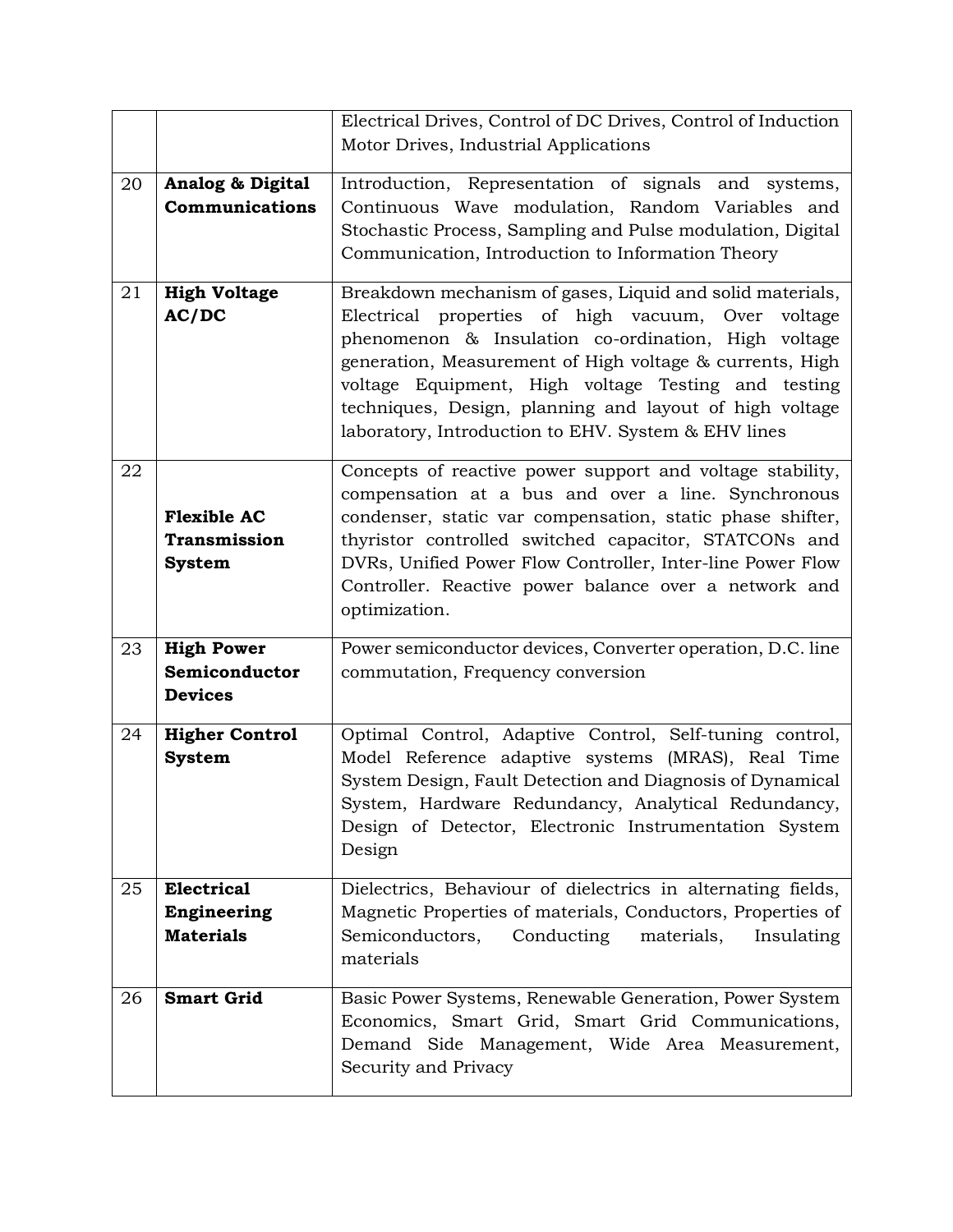| 27 | Industrial<br><b>Management</b>                                      | Industrial Engineering, Project management, Management,<br>Organization, Material management, Production planning<br>and control, Quality Control, Plant maintenance, Human<br>Resource management                                                                                                                                                                                                                                                                                                                                                                                                                                                                                                                                                                                                                                                                                                                                                                                                                               |
|----|----------------------------------------------------------------------|----------------------------------------------------------------------------------------------------------------------------------------------------------------------------------------------------------------------------------------------------------------------------------------------------------------------------------------------------------------------------------------------------------------------------------------------------------------------------------------------------------------------------------------------------------------------------------------------------------------------------------------------------------------------------------------------------------------------------------------------------------------------------------------------------------------------------------------------------------------------------------------------------------------------------------------------------------------------------------------------------------------------------------|
| 28 | Computer<br><b>Applications</b><br>In<br><b>Power System</b>         | Elementary linear graph theory, Different methods of<br>solution of Linear and non-linear algebraic equations:<br>Central Computer Control and Protection                                                                                                                                                                                                                                                                                                                                                                                                                                                                                                                                                                                                                                                                                                                                                                                                                                                                        |
| 29 | Intelligent<br>Algorithms<br>For<br><b>Power Systems</b>             | Introduction to Artificial Neural Networks (ANNs), multilayer<br>feed-forward<br>networks, back-propagation<br>training<br>algorithm, radial basis function and recurrent networks.<br>ANN based algorithms for load flow analysis, economic load<br>dispatch, load forecasting, transient stability, and power<br>system stabilizers. Introduction to genetic algorithms,<br>Application of genetic algorithms for power<br>system<br>optimization.                                                                                                                                                                                                                                                                                                                                                                                                                                                                                                                                                                             |
| 30 | <b>Advanced Power</b><br><b>Electronics</b><br>And<br><b>Devices</b> | Resonant DC - DC converters: operation, characteristics,<br>design equations, control techniques and application;<br>SMPS: Forward, fly back, push pull<br>operation,<br>characteristics, design and control techniques; Current<br>controlled PWM; Voltage source inverters - Bang-bang,<br>SPWM and space vector modulation techniques; Resonant<br>DC link voltage source inverters – operation characteristics,<br>design and control; Non drive applications of power<br>electronic inverters: UPS, induction heating, metal cutting,<br>active power line conditioning; Drive application of inverters:<br>Vector controlled and slip power controlled induction motor<br>drive, self-controlled synchronous motor drive - constant<br>power factor and constant margin angle control; Permanent<br>magnet synchronous motor drive, stepper motor drive and<br>switched<br>reluctance<br>drive;<br>motor<br>Application<br><sub>of</sub><br>microprocessor, PC and DSP in machine drives – example<br>with DC motor drive. |
| 31 | <b>Power Electronic</b><br><b>Control</b><br>of AC<br><b>Drives</b>  | AC Machines for Drives, Control and Estimation of<br>Induction Motor Drives, Vector or Field Oriented Control of<br>Induction motor drives,<br>Control and Estimation of synchronous motor drives,<br>Brushless DC motor drives                                                                                                                                                                                                                                                                                                                                                                                                                                                                                                                                                                                                                                                                                                                                                                                                  |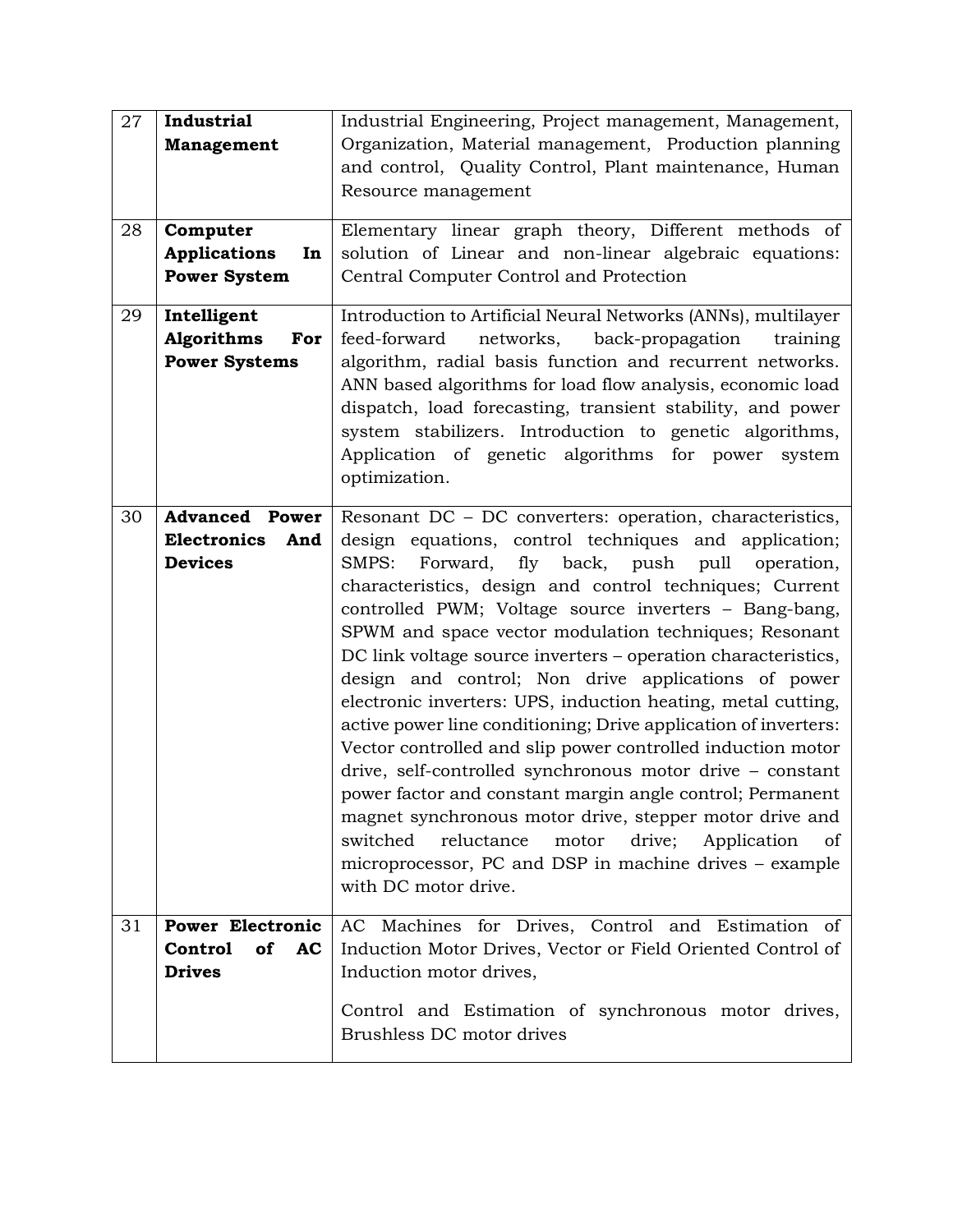| 32 | <b>Advanced</b>                 | Linear Algebra, Complex variable, Calculus, Vector Analysis,   |
|----|---------------------------------|----------------------------------------------------------------|
|    | Engineering                     | Linear Programming, Transform Calculus, PDE                    |
|    |                                 |                                                                |
|    | <b>Mathematics</b>              |                                                                |
| 33 | Integrated                      | MOS transistor (enhancement and depletion). Basic inverter     |
|    | <b>Circuits And VLSI</b>        | in NMOS and CMOS technology, E/D logic. Gates in NMOS          |
|    | Design                          | and CMOS technology. Pass transistor. Introduction to          |
|    |                                 | NMOS and CMOS design methodology. Design rules, stick          |
|    |                                 |                                                                |
|    |                                 | diagrams, poly-cell and gate array approaches. Examples of     |
|    |                                 | cell design. Software tools for design. Circuit and logic      |
|    |                                 | simulation. Layout generation and verification.                |
| 34 | Restructured                    | Overview of key issues in electric utilities restructuring,    |
|    | <b>Electrical Power</b>         | Open Access Same Time Information System, Tagging              |
|    | <b>System</b>                   | Electricity Transactions, Electric energy trading, Hedging     |
|    |                                 | tools for managing risk in electricity markets                 |
|    |                                 |                                                                |
| 35 | Electric<br><b>Power</b>        | System, Power Supply System for<br>Traction<br>Track           |
|    | <b>Utilisation</b><br>And       | Electrification, Power Supply Arrangement, Overhead            |
|    | <b>Traction</b>                 | Equipment, Traction Mechanics and its applications,            |
|    |                                 | Electric Heating, Illumination                                 |
| 36 | <b>Smart Sensors</b>            | Smart sensors fundamentals, Smart sensors, Sensor              |
|    |                                 | networks architectures, Communication protocols, Energy        |
|    |                                 | management, Security, reliability and fault-tolerance,         |
|    |                                 | Sensor networks standards; platforms and tools                 |
|    |                                 |                                                                |
| 37 | <b>Opto-Electronics</b>         | Elements of Light And Solid State Physics, Display Devices     |
|    | <b>And Fiber Optics</b>         | and Lasers, Optical Detection Devices, Optoelectronic          |
|    |                                 | Modulator, Optoelectronic Integrated Circuits, Optical         |
|    |                                 | Fibers                                                         |
| 38 | Renewable                       | Introduction, Solar Radiation, Low Temperature collectors,     |
|    | <b>Energy</b><br><b>Sources</b> | Applications of solar energy, Bioconversion, Wind energy,      |
|    | <b>And Management</b>           | Other energy sources, Energy Management & Conservation         |
| 39 | Distribution                    | Configuration of distribution systems, load characteristics,   |
|    | <b>System Planning</b>          | distribution transformers, distribution substation design,     |
|    | <b>And Automation</b>           | feeder design, voltage regulation, protection in distribution  |
|    |                                 | systems, SCADA, distribution automation.                       |
|    |                                 |                                                                |
| 40 | <b>Side</b><br>Demand           | The concepts of demand-side management (DSM) for electric      |
|    | <b>Management</b>               | utilities, DSM alternatives and goals. End-use equipment       |
|    |                                 | and control, utility equipment control, energy storage,        |
|    |                                 | dispersed<br>generation, customer<br><b>DSM</b><br>promotions. |
|    |                                 | Performance<br>improvement<br>equipment<br>and<br>system       |
|    |                                 | benefit/cost analysis of DSM alternatives: issues in           |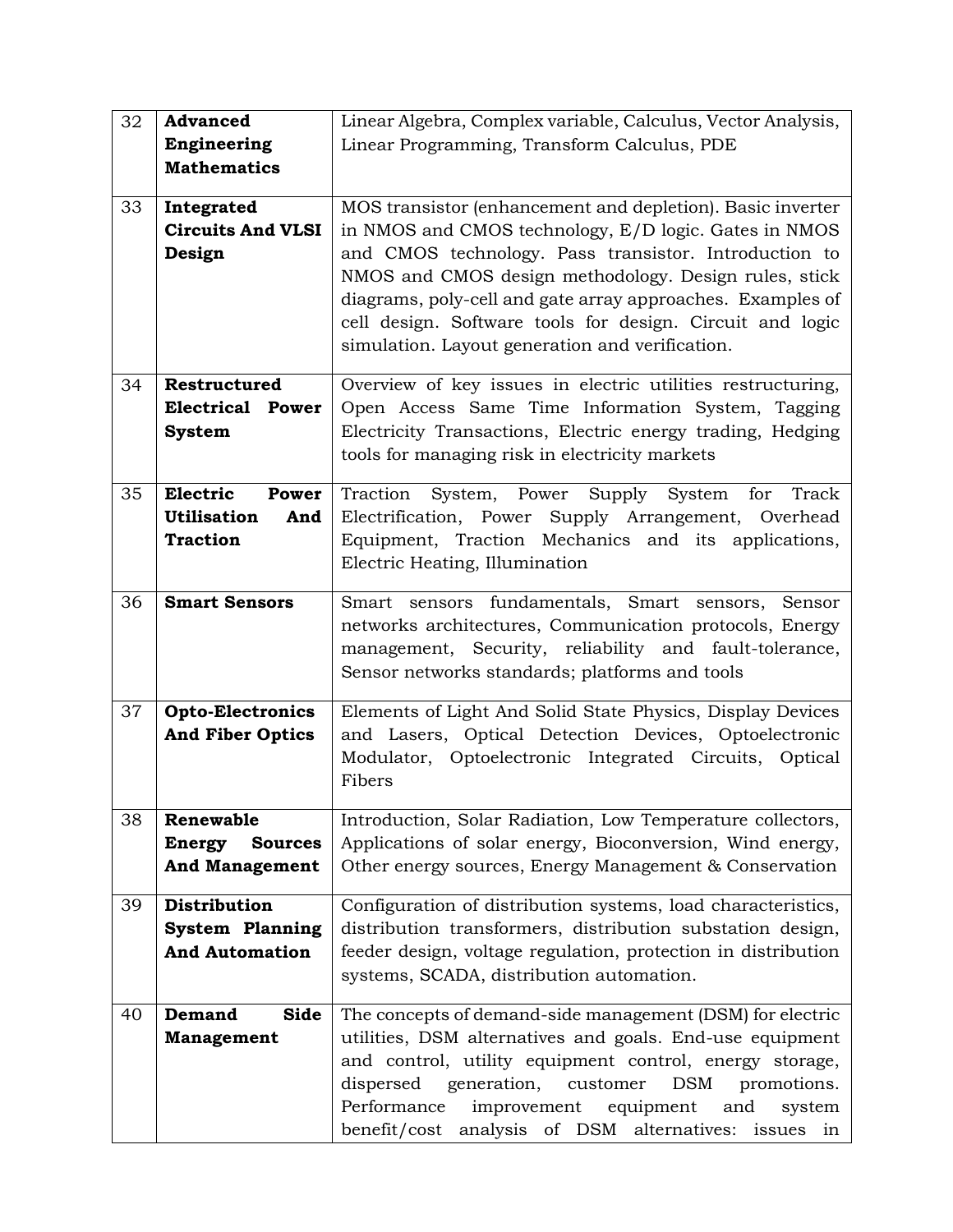|    |                                | forecasting DSM programme impacts. Implementation of                                                                     |
|----|--------------------------------|--------------------------------------------------------------------------------------------------------------------------|
|    |                                | DSM programme: pricing and incentives.                                                                                   |
| 41 | <b>Advance</b>                 | Elements of Generalized Theory, Linear Transformation in                                                                 |
|    | <b>Electrical</b>              | Machines, D.C. Machines - Transient & Dynamic                                                                            |
|    | <b>Machines</b>                | Performance, Transfer & Function, Poly-phase Synchronous                                                                 |
|    |                                | Machines, Poly-phase Induction Machines, Fractional                                                                      |
|    |                                | <b>Kilowatt Motors</b>                                                                                                   |
| 42 | Modelling<br>And               | System Models and Role of Simulation, Statistical Tool,                                                                  |
|    | <b>Simulation</b>              | Discrete Event Simulation, Modelling and Performance                                                                     |
|    |                                | Evaluation of Computer Systems, Continuous System                                                                        |
|    |                                | Simulation, Virtual Reality Modelling, Verification and                                                                  |
|    |                                | Validation of Simulation Models                                                                                          |
| 43 | Illumination                   | Radiation, colour, eye & vision; Different entities of                                                                   |
|    | Technology                     | illuminating systems; Light sources; incandescent, electric                                                              |
|    |                                | discharge, fluorescent, arc lamps and lasers; Luminaries                                                                 |
|    |                                | and light guides, control of light, control circuitry and                                                                |
|    |                                | computer based lighting control.                                                                                         |
|    |                                | Laws of illumination; illumination from point, line and                                                                  |
|    |                                | surface sources. Photometry and spectrophotometry;                                                                       |
|    |                                | Photocells. Environment and glare. General illumination                                                                  |
|    |                                | design. Interior lighting-industrial, residential, office                                                                |
|    |                                | departmental stores, indoor stadium, theatre and hospitals.                                                              |
|    |                                | Exterior lighting - flood street, aviation and transport                                                                 |
|    |                                | lighting, lighting for displays and signalling-neon signs,                                                               |
|    |                                | LED-LCD displays beacons and lighting for surveillance.                                                                  |
| 44 | <b>Power Qualities</b>         | Overview and definition of power quality PQ). Sources of                                                                 |
|    |                                | pollution. International power quality standards, and                                                                    |
|    |                                | regulations, Power quality problems:<br>rapid voltage                                                                    |
|    |                                | fluctuations, voltage unbalance, voltage and voltage swells,<br>short duration outages. Power system harmonics: harmonic |
|    |                                | analysis, harmonic sources - static converters, transformer                                                              |
|    |                                | magnetization and non-linarites, rotating machines, arc                                                                  |
|    |                                | furnaces, fluorescent lighting. Harmonic effects within the                                                              |
|    |                                | power system, interference with communication. Harmonic                                                                  |
|    |                                | measurements. Harmonic elimination - harmonic filters.                                                                   |
|    |                                |                                                                                                                          |
| 45 | Reliability<br>And             | Basic reliability model, Constant failure rate model, Time                                                               |
|    | Maintainability<br>Engineering | dependent failure models, Reliability of systems, State-<br>Dependent Systems, Physical reliability models, Design of    |
|    |                                |                                                                                                                          |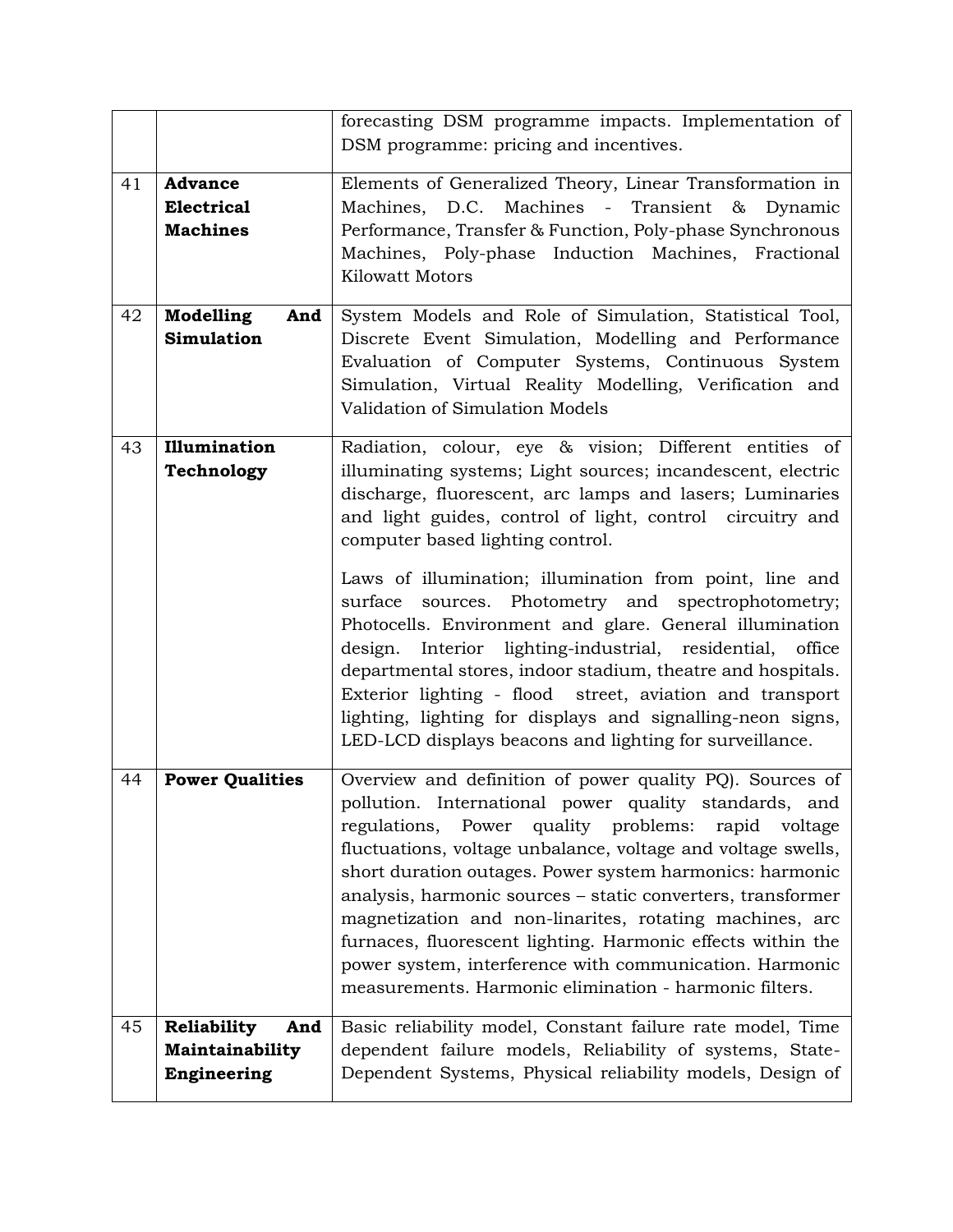|    |                       | reliability, Maintainability, Design of Maintainability,      |
|----|-----------------------|---------------------------------------------------------------|
|    |                       | Availability                                                  |
| 46 | Foundation<br>In      | Introduction, Classical Optimization Techniques, Linear       |
|    | Optimization          | Programming, Non linear Programming, Constrained              |
|    | <b>Methods</b>        | Programming. Non<br>Optimization,<br>Integer<br>traditional   |
|    |                       | Optimization Algorithm                                        |
|    |                       |                                                               |
| 47 | <b>Biomedical</b>     | Introduction to<br>Biomedical Instrumentation,<br>Cardio-     |
|    | Engineering           | vascular System and Electrocardiography, Biomedical           |
|    |                       | recorders, Implantable Bio-electric devices, Patient Care     |
|    |                       | and monitoring, Biotelemetry, Medical Imaging, Computers      |
|    |                       | in Biomedical Instrumentation, Related topics                 |
|    |                       |                                                               |
| 48 | <b>Hydro-Electric</b> | Essential Features of Hydro-Electric Power<br>Plant.          |
|    | Engineering           | Classification of Hydro-Electric Power Plants. Hydrology,     |
|    |                       | Hydrologic Cycle, Hydrograph, Flow duration curve.            |
|    |                       | Size of plant and choice of units. Types of Turbine and their |
|    |                       | characteristics. Design of Main Dimensions of turbines.       |
|    |                       | Draft tubes, types, setting and preliminary dimensions.       |
|    |                       |                                                               |
|    |                       | Pumped storage schemes. Mini and Micro Hydro Power            |
|    |                       | Plants. Selection of turbine and pump capacities, Pumping     |
|    |                       | schedule. Operation and efficiency of Pumped storage          |
|    |                       | schemes.                                                      |
|    |                       |                                                               |
|    |                       | Cost evaluation of hydro-electric plant. Co-ordination of     |
|    |                       | different types of Power Plant in power system. Economic      |
|    |                       | loading of hydro-power plants. Hydro-thermal mix. Types of    |
|    |                       |                                                               |
|    |                       | Underground Power Plants. Largest Underground Power           |
|    |                       | Plant. Elementary idea of the use of computers in power       |
|    |                       | stations. Load dispatching. Power system security. Load       |
|    |                       | forecasting. Generation allocation control. Generation        |
|    |                       | system reliability                                            |
| 49 | Soft                  | Introduction to soft computing, intelligent decision system,  |
|    | Computing             |                                                               |
|    | Techniques And        | overview of soft computing techniques.                        |
|    | Applications.         | Introduction to genetic algorithm, genetic operators and      |
|    |                       | parameters, genetic algorithms in problem solving,            |
|    |                       | theoretical foundations of genetic algorithms, evolutionary   |
|    |                       | programming, particle swarm optimization, differential        |
|    |                       | evolution; implementation issues and applications.            |
|    |                       | Neural model and network architectures, perceptron            |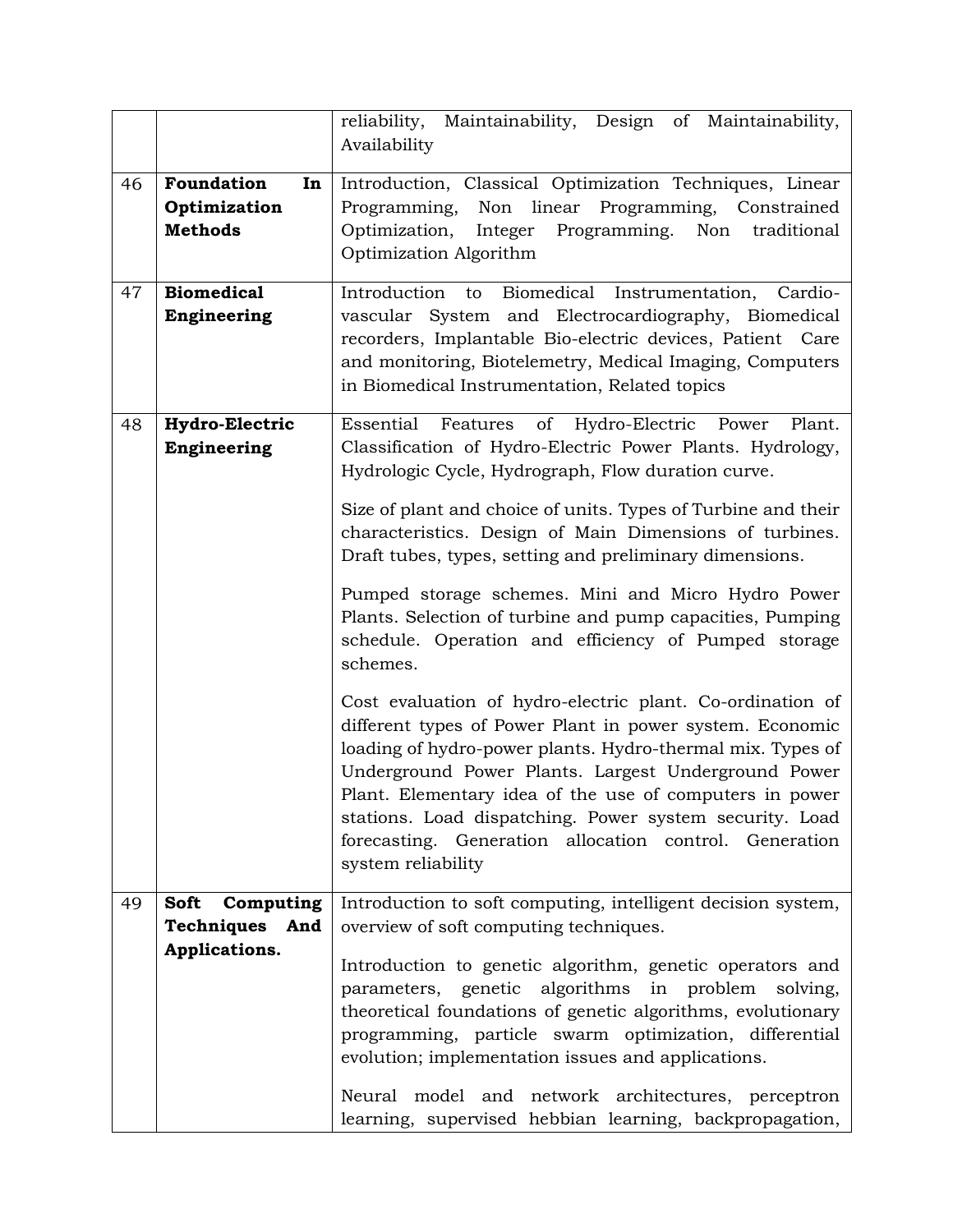|    |                         | learning, competitive networks,<br>associative<br>hopfield<br>network, computing with neural nets and applications of<br>neural network. case-based reasoning (CBR), applications of<br>CBR. |
|----|-------------------------|----------------------------------------------------------------------------------------------------------------------------------------------------------------------------------------------|
|    |                         | Introduction to fuzzy sets, operations on fuzzy sets, fuzzy<br>relations, fuzzy measures, applications of fuzzy set theory to<br>different branches of science and engineering.              |
| 50 | <b>Database</b>         | Introduction, Entity-Relationship Model, Relational Model,                                                                                                                                   |
|    | <b>Management</b>       | SQL and Integrity Constraints, Relational Database Design,                                                                                                                                   |
|    | <b>System</b>           | Internals of RDBMS, File Organization & Index Structures                                                                                                                                     |
| 51 |                         | Introduction to EHV AC Transmission, Calculation of line &                                                                                                                                   |
|    |                         | Ground parameters, Voltage gradient of conductors, Corona                                                                                                                                    |
|    | <b>EHV</b>              | Effect – 1, Corona effect - 2 (Radio interference), Electrostatic                                                                                                                            |
|    | <b>Transmission</b>     | field of EHV lines, DC Power Transmission Technology,<br>Thyristor Valves, Analysis of HVDC converters, Converter &                                                                          |
|    |                         | <b>HVDC System Control</b>                                                                                                                                                                   |
| 52 | Computer                | Introduction, Processor Design, Controller Design, Memory                                                                                                                                    |
|    | <b>Organisation And</b> | Organization, Input - Output Processing,                                                                                                                                                     |
|    | Architecture            | Peripheral System, Introduction to Operating System                                                                                                                                          |
| 53 | Intelligent<br>And      | Problem solving: state space representation, problem                                                                                                                                         |
|    | <b>Knowledge Based</b>  | reduction, constraint satisfaction networks. Heuristics.                                                                                                                                     |
|    | <b>Systems</b>          | Knowledge Representation, Predicate calculus, resolution-                                                                                                                                    |
|    |                         | refutation, Prolog. Rule based systems: forward and                                                                                                                                          |
|    |                         | backward chaining. Handling of uncertainty: probabilistic<br>techniques, fuzzy logic. Reasoning with incomplete                                                                              |
|    |                         | information: non-monotonic reasoning. Elements of                                                                                                                                            |
|    |                         | temporal logic. Diagnostic reasoning. Structured Knowledge                                                                                                                                   |
|    |                         | Representation Schemes: Semantic networks, Frames,                                                                                                                                           |
|    |                         |                                                                                                                                                                                              |
|    |                         | Inheritance<br>and default reasoning. Expert Systems:                                                                                                                                        |
|    |                         | Architecture of the expert systems. Expert system shells.                                                                                                                                    |
|    |                         | Knowledge acquisition. Consistency of the knowledge base.                                                                                                                                    |
|    |                         | Case studies. Distributed AI and agent based systems.                                                                                                                                        |
| 54 | Renewable               | Introduction to Non-conventional energy sources, Solar                                                                                                                                       |
|    | <b>Energy</b>           | Energy, Photovoltaic Energy Conversion, Wind Energy, Fuel                                                                                                                                    |
|    |                         | Cell, Energy from bio-mass, Geo thermal Energy, Energy                                                                                                                                       |
|    |                         | from the ocean, Magneto Hydro Dynamic Generation                                                                                                                                             |
|    |                         | , Combined Operation utilizing more than one source,<br>composite systems                                                                                                                    |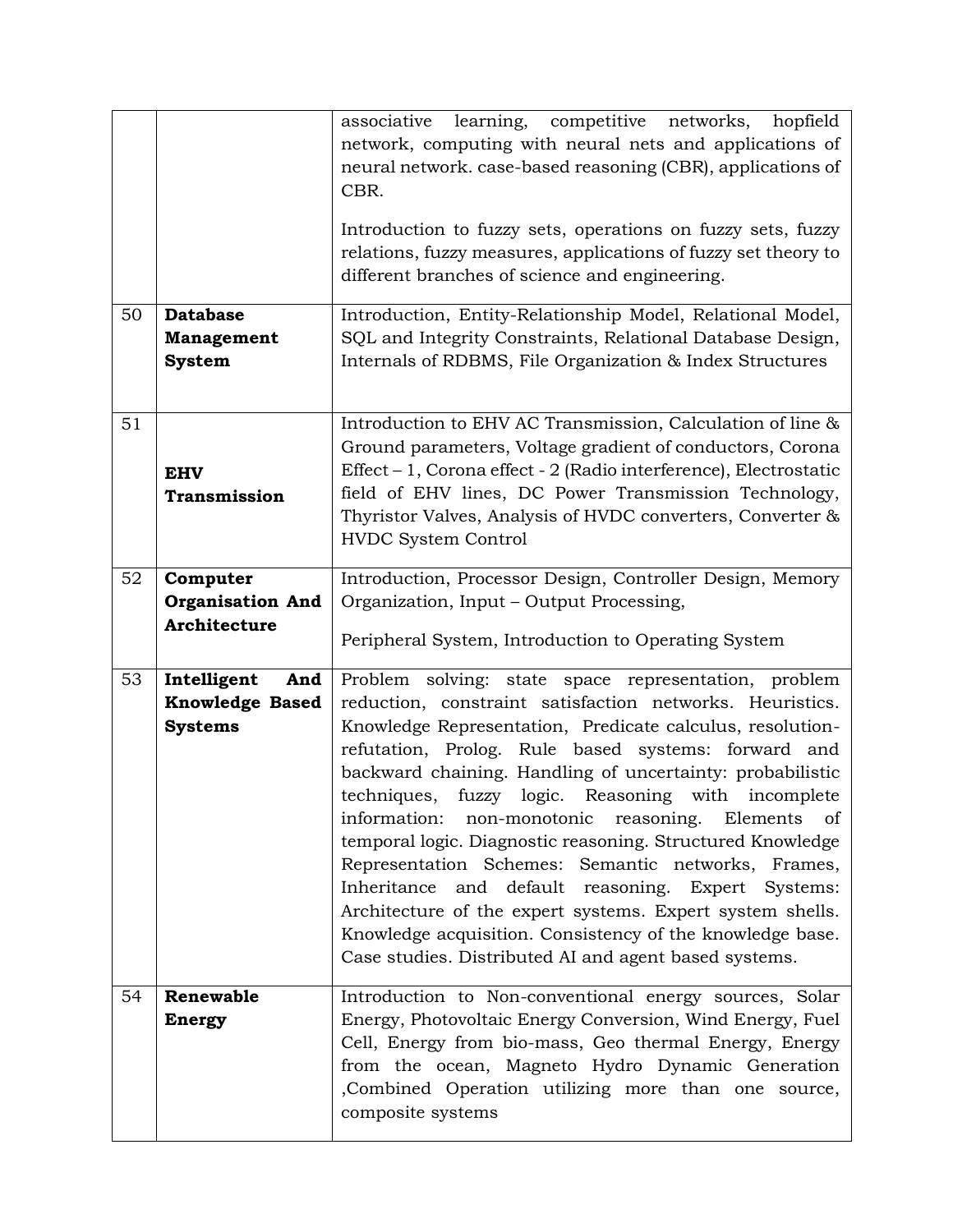| 55 | <b>Utilization</b><br>&          | Electric Heating, Electric Welding, Electric traction, Energy    |
|----|----------------------------------|------------------------------------------------------------------|
|    | <b>Conservation</b><br><b>of</b> | Storage, Electrical Losses & Energy Conversion                   |
|    | <b>Electrical Energy</b>         |                                                                  |
| 56 | <b>Digital</b><br>Image          | Human Visual System and Image perception, Image                  |
|    | Processing                       | Transforms, Image enhancement, Spatial filtering, Image          |
|    |                                  | Restoration, Image Compression, Image Segmentation,              |
|    |                                  | Representation and Description, Applications of Digital          |
|    |                                  | <b>Image Processing</b>                                          |
|    |                                  |                                                                  |
| 57 | Reliability                      | Introduction<br>Reliability<br>Engineering,<br>Reliability<br>to |
|    | Engineering                      | Mathematics, Concepts of Reliability, System Reliability         |
|    |                                  | Evaluation, Availability Analysis, Maintained Systems,           |
|    |                                  | Economics of Reliability Engineering                             |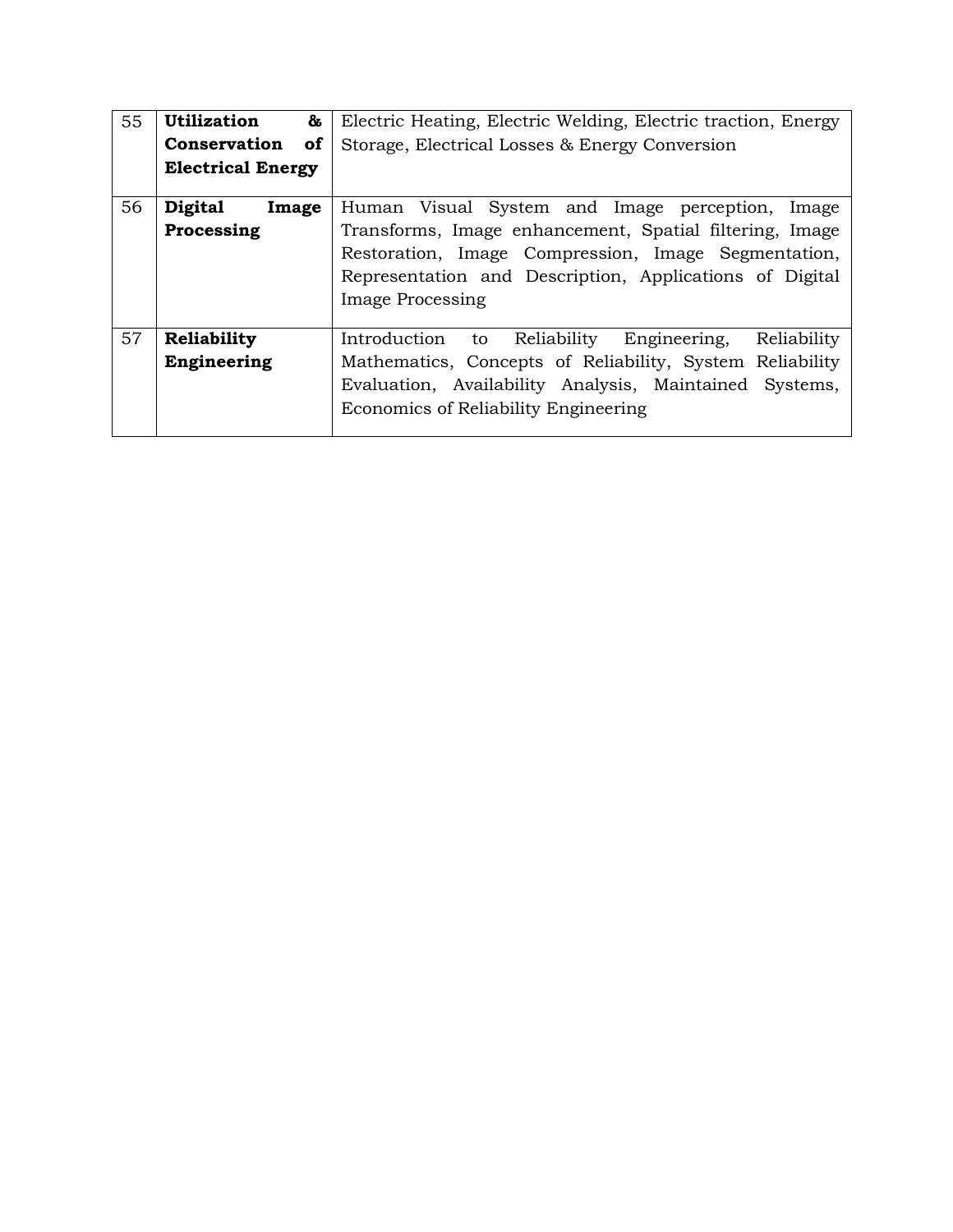## **SYLLABUS FOR WRITTEN EXAM FOR THE POST OF SENIOR OFFICER (INSTRUMENTATION) [POST CODE – (INS 09)]**

### **1. MEASUREMENT**

- a) Basic measurement concept Accuracy, linearity, repeatability, hysteresis, dead band, backlash, error.
- b) Classification of Transducers: Resistive, Capacitive, Inductive transducers, Hall Effect sensors, magneto elastic transducers, solid state sensors, eddy current transducers, Piezo Electric transducers, photo electric transducers
- c) Applications of Diaphragms, Bellows, Bourdon Tubes, Springs
- d) Semiconductor sensors, sources and detectors, LED, laser, Photo-diode, photoresistor and their characteristics, load cells, LVDT, gas sensors, density, viscosity, moisture and humidity measurements
- e) Electrical and Electronics Measurements: Bridges and potentiometers, measurement of R, L and C. Measurements of voltage, current, power, power factor and energy. A.C & D.C current probes. Extension of instrument ranges. Q-meter and waveform analyzer. Serial and parallel communication. Shielding and grounding.

## **2. INDUSTRIAL INSTRUMENTS**

- a) Temperature measurement: Thermocouple, Resistance Temperature Detector, Thermistor and its measuring circuits, Radiation pyrometers and thermal imaging.
- b) Pressure measurement: Transmitter definition types, Mechanical, Electromechanical and electronic pressure measuring instruments. Manometers, Elastic types, Bell gauges, Bellows; Bourdon tubes; Vacuum measurement. Differential Pressure transmitters, Dead weight Pressure gauges. Low Pressure Measurement.
- c) I/P and P/I Converters
- d) Level measurement: Differential pressure level detectors, Displacement type Level Detectors, Capacitance level sensor, Ultrasonic level detectors and Radar level transmitters and gauges.
- e) Flow measurement: Classification of flow meters, Head Type (Orifice), differential pressure and variable area flow meters, anemometers, Positive displacement flow meters, Electro Magnetic flow meters, Ultrasonic flow meters, vortex flow meters.
- f) Measurement of mass flowrate Radiation, angular momentum, impeller, turbine, constant torque hysteresis clutch, twin turbine, Coriolis, gyroscopic. Target flowmeters, V-cone flowmeters, Multiphase flow measurement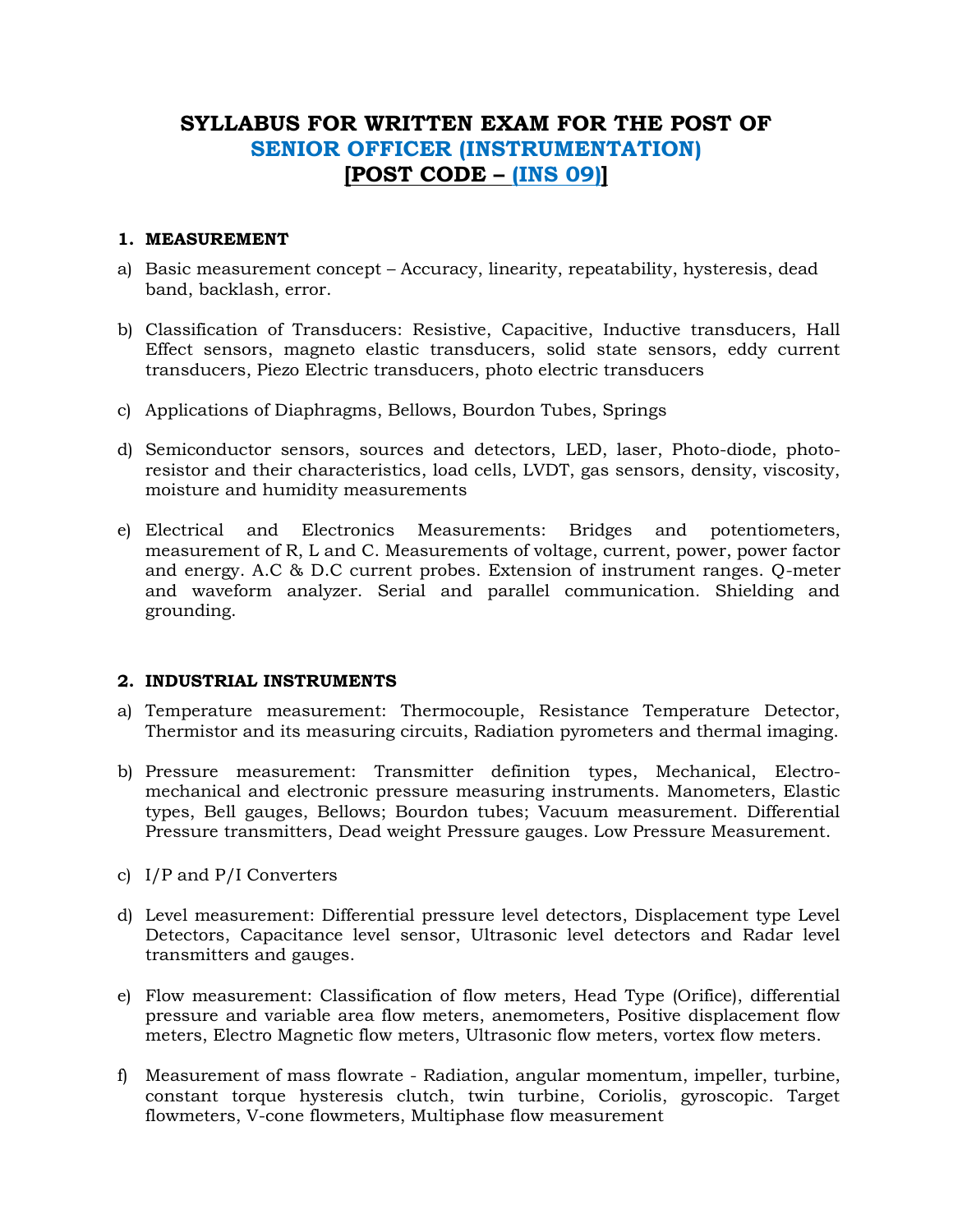- g) Pneumatic Instrumentation Air filter, Pressure regulator, Servo valve, Relay, Amplifier, Controller
- h) Recorders: Different types of recorders; Construction, working principle and circuit diagrams of Strip-chart & X-Y recorders
- i) Miscellaneous measurement: Ammeter, Voltmeter, Digital Multimeter, Ohmmeter, Cathode Ray Oscilloscope, Vibration meters, pH meters, Dew Point Meters, Viscosity, Humidity & Density.
- j) Different chromatography techniques Gas chromatography Detectors Liquid chromatographs – Applications
- k) Calibration of Instruments
- l) Concept of live zero (4-20 mA and 3-15 psi)

### **3. CONTROL SYSTEM AND PROCESS CONTROL**

- a) Process & process control systems; Objectives & requirements; Classification & selection of process variables; Sources &nature of disturbances; Response of first and second order systems due to load change at arbitrary points with P, I, P-I and P-I-D controllers
- b) On-off, cascade, P, I, P-I, P-ID, feed forward and derivative controller, Fuzzy controllers
- c) Multi loop control systems: Cascade control, override control, split-range control, feedforward control and ratio control systems.
- d) Controller tuning- Process reaction curve method, Ziegler Nichols method, Damped oscillation method, Two-point method, Multiloop Control-Feed forward, Ratio, Cascade, Inferential, Split range control, Internal Model Controller, Dead time Compensator.
- e) Feedback principles. Signal flow graphs. Transient Response, steady-state-errors. Routh and Nyquist criteria. Bode plot, root loci. Time delay systems. Phase and gain margin. State space representation of systems.
- f) Mechanical, hydraulic and pneumatic system components.
- g) Control valve: Construction and working principle, valve sizing, valve plug, valve characteristics, valve positioners.

## **4. ANALOG ELECTRONICS**

- a) Characteristics of diode, BJT, JFET and MOSFET.
- b) Diode circuits. Transistors at low and high frequencies, Amplifiers, single and multistage. Feedback amplifiers.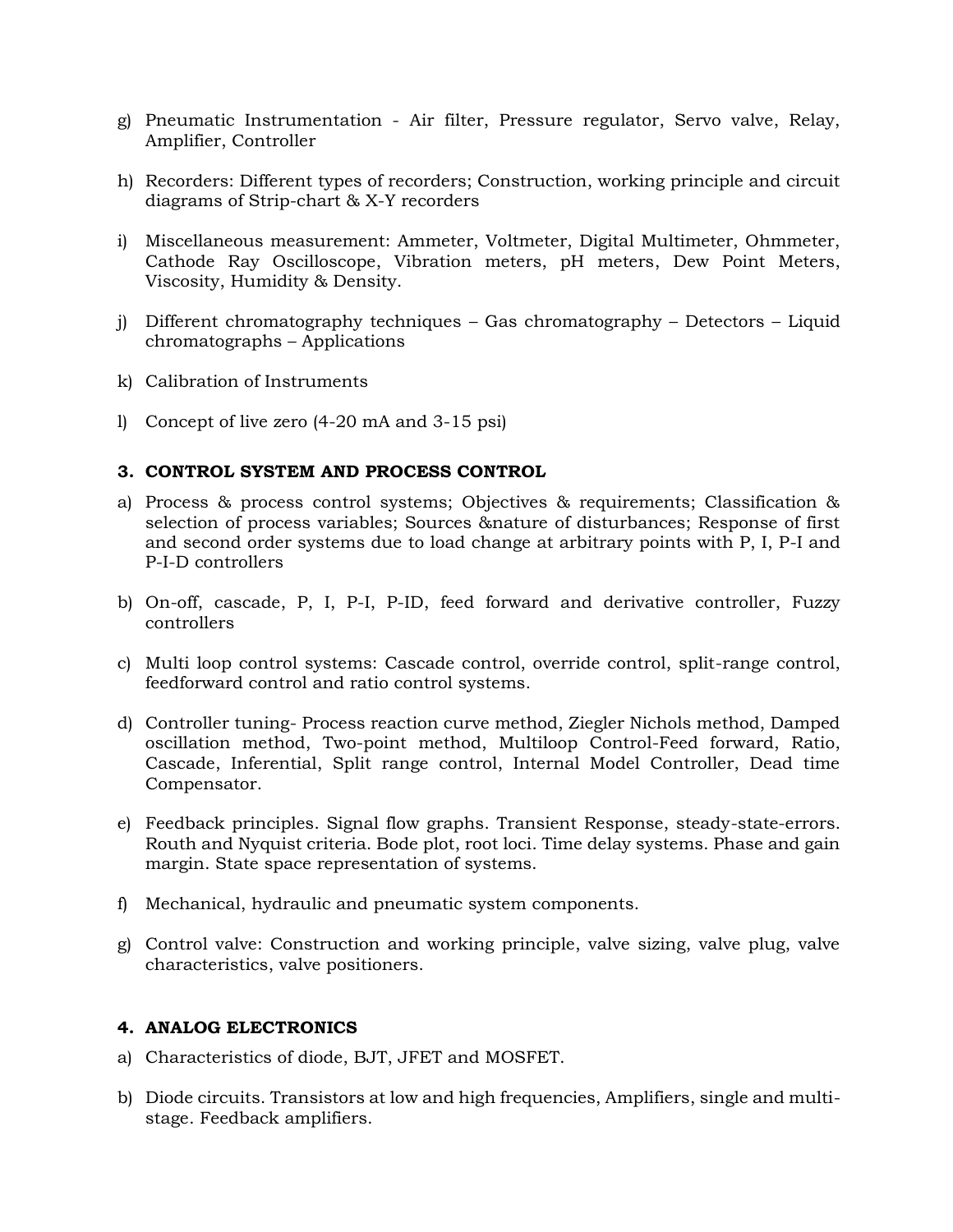- c) Rectifier Circuits: Single-phase half wave, 2-phase half wave, Single-phase bridge uncontrolled, fully control & half-controlled rectifiers; Transformer rating; Rectification with R-L & R-C loads; Power factor improvement.
- d) Feedback Amplifiers: Concepts of feedback Classification of feedback amplifiers General characteristics of Negative feedback amplifiers – Effect of Feedback on Amplifier characteristics – Voltage series, Voltage shunt, Current series and Current shunt Feedback configurations – Simple problems.
- e) Oscillators: Condition for Oscillations, RC type Oscillators-RC phase shift and Wienbridge Oscillators, LC type Oscillators –Generalized analysis of LC Oscillators, Hartley and Colpitts Oscillators.
- f) Operational amplifiers, characteristics and circuit configurations. Instrumentation amplifier. Precision rectifier. V-to-I and I-to-V converter. Op-Amp based active filters. Oscillators and signal generators.

## **5. DIGITAL ELECTRONICS**

- a) Combinational logic circuits, minimization of Boolean functions. IC families, TTL, MOS and CMOS.
- b) Boolean Algebra & Logic Functions; Boolean algebra; Boolean expressions; Truth table representation, AND, OR, NOT, NAND, NOR, XOR & XNOR gates and their truth tables; Implementation of Boolean functions using logic gates
- c) Arithmetic circuits. Comparators, Sequential circuits, flip-flops, counters, shift registers. Multiplexer. Analog-to-Digital and Digital-to-Analog converters.
- d) Basics of number system. General definitions of mini computers, microprocessors, micro controllers and digital signal processors, Microprocessor applications, memory and input-output interfacing. Microcontrollers.
- e) Performance metrics of logic families, Binary codes, Multiplexers, De-multiplexers, Encoders, Decoders, Comparators, Parity generators and checker. Latches, flipflops, Synchronous and Asynchronous circuits - Counters, Shift registers.
- f) Integrated Circuit Logic Families TTL, PMOS, NMOS, CMOS
- g) Semiconductor memories: ROM, RAM.
- h) Programmable Logic Devices PROM, PLA, PAL, FPGA.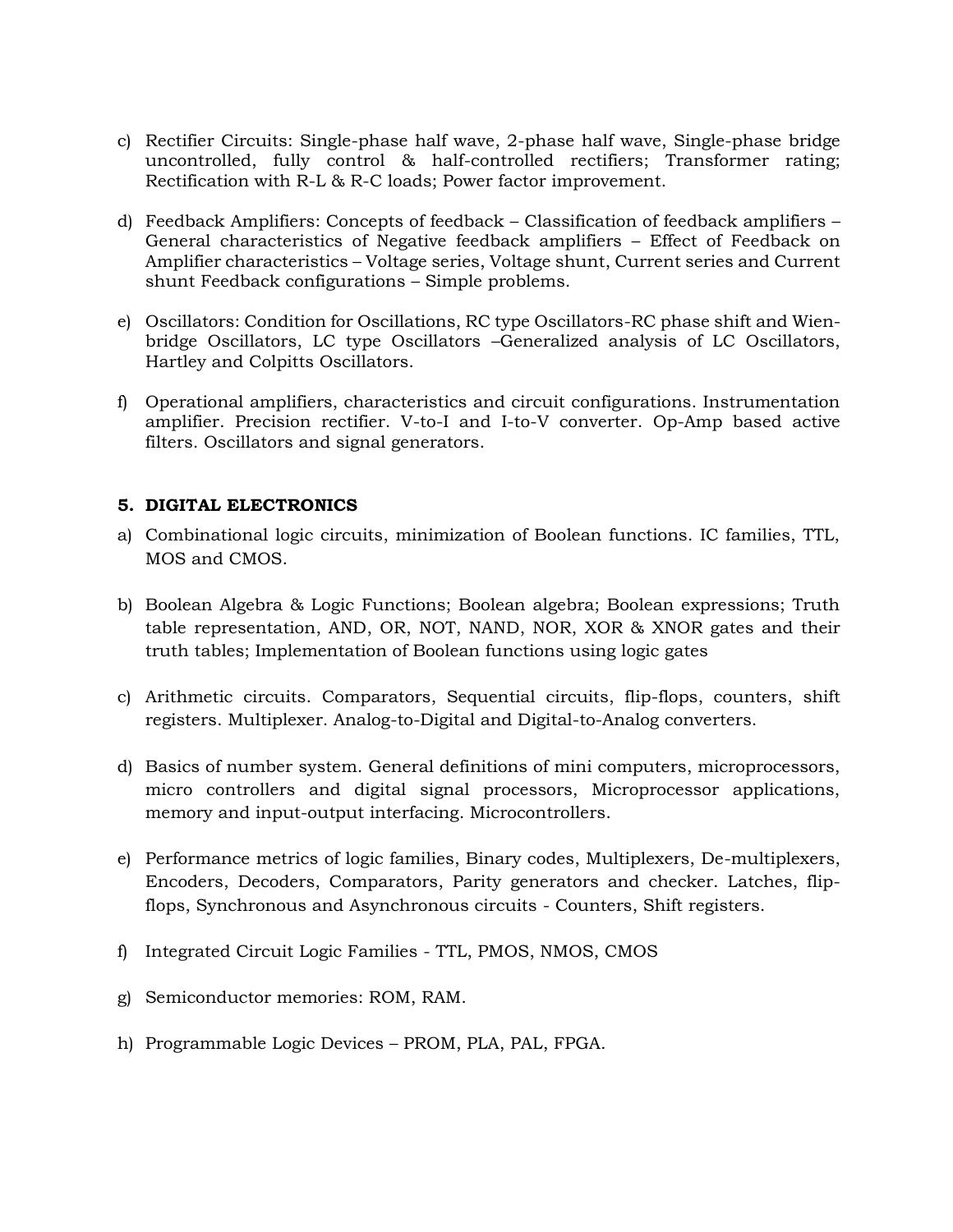### **6. POWER SYSTEMS**

- a) Principle of operation of inverter; voltage driven inverter; current driven inverter.
- b) A.C Voltage controller, ON-OFF control; Phase angle control; Single phase bidirectional controller.
- c) Power supplies: D.C. power supply; Switching Mode Power Supply (SMPS), Bidirectional power supplies; A.C. power supplies; Uninterrupted Power Supply (UPS), Power factor conditioning.
- d) Instrument Transformers: Uses of instrument transformers; Theory and Testing of Current Transformers & Potential Transformers.
- e) Semiconductor power devices: Characteristics of power devices- Diode, Power transistor, Thyristor and TRIAC; Firing circuit for Thyristor & TRIAC; Rating, Cooling & mounting of Thyristor; Series & parallel connection of Thyristor; Protection of Thyristor; Gate trigger & commutation circuits; Gate Turn-Off Thyristor (GTO); power MOSFET; UJT; DIAC & IGBT.
- f) Static V-I characteristics and firing/gating circuits for Thyristor, MOSFET, IGBT; DC to DC conversion; Single and three-phase configuration of uncontrolled rectifiers; Bidirectional ac to dc voltage source converters; Magnitude and Phase of line current harmonics for uncontrolled and thyristor-based converters; Power factor and Distortion Factor of ac to dc converters; Single-phase and three-phase voltage and current source inverters, sinusoidal pulse width modulation.

## **7. DATA TRANSMISSION AND COMMUNICATION**

- a) Communication engineering: Electromagnetic radiation, Need for modulation- AM, FM, PM
- b) Noise in electronic circuits; capacitive & inductive coupling; shielding; co-axial & twisted pair cable; grounding.
- c) Instrumentation Standard Protocols: HART Protocol structure and programming, Advantages and Limitations. Foundation Fieldbus structure, programming, Benefits, Advantages and Limitations, other fieldbus standards including Device Net, Profibus, ControlNet, CAN, Industrial Ethernet etc.
- d) Data Communication: Goals and Applications of Networks, Wireless Network, Interfaces and services. Reference Models: The OSI reference model, TCP/IP reference model.
- e) Data Networks: Data transmission in PSTN, switching techniques for data transmission, OSI reference model, Satellite based data networks, fiber optic networks, protocol stacks, internetworking. ISDN services, transmission channels and user network interface in ISDN, ISDN protocol architecture, ISDN standards, ISDN numbering and addressing. Introduction to the basic principles of frame relay, TCP/IP and ATM.
- f) Wireless Communication protocols and Standards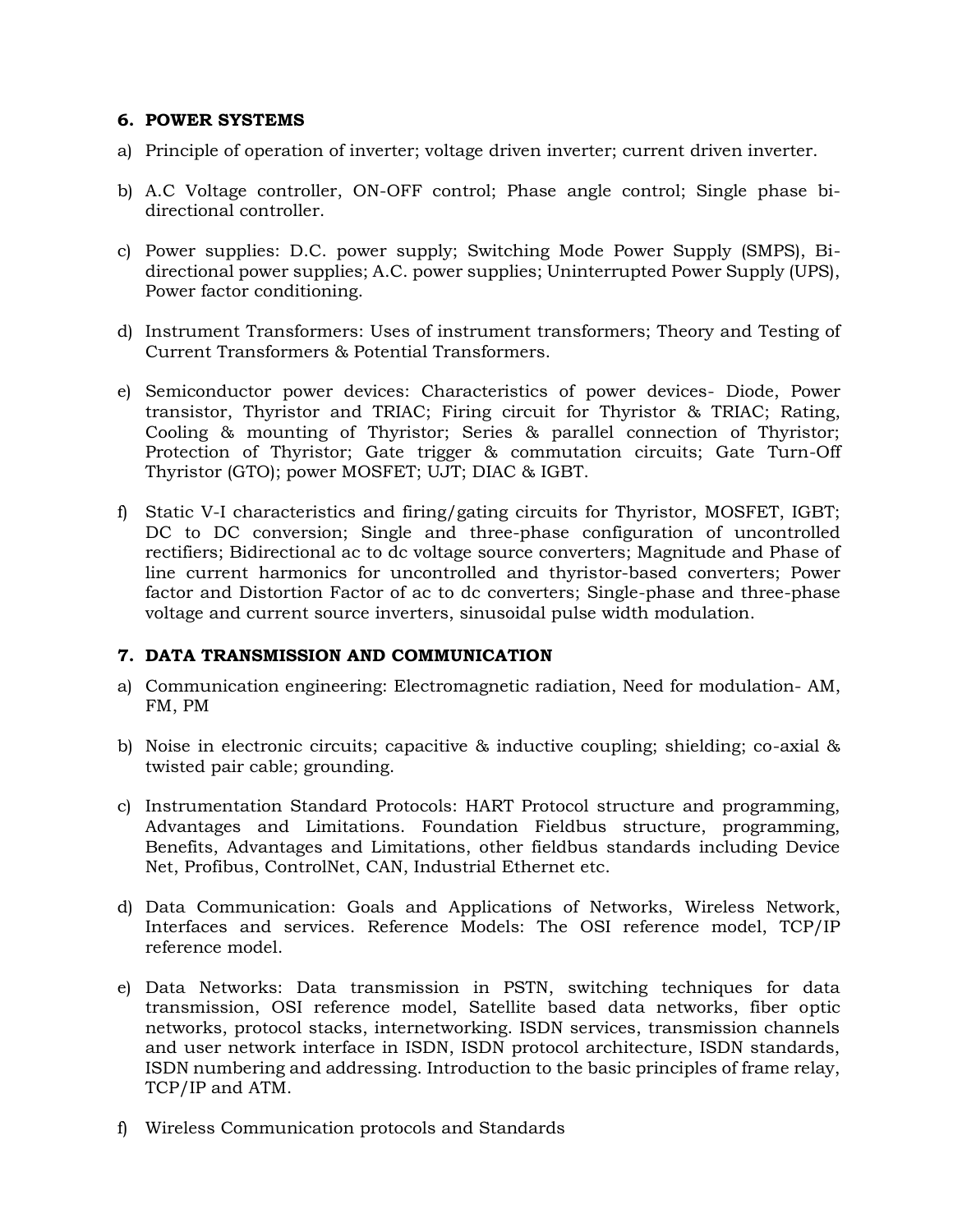### **8. INDUSTRIAL ADVANCED PROCESS CONTROL**

- a) Programmable logic controllers (PLC): Architecture, Discrete state process control, relay diagram, ladder diagram, ladder diagram examples, relay sequencers, timers/counters, PLC design, Study of industrial PLC. PLC Installation, troubleshooting and maintenance. Design of alarm and interlocks, networking of PLC.
- b) Distributed Control Systems: Functions, advantages and limitations, DCS Architecture, specifications, configuration and programming, functions including database management, reporting, alarm management, communication, third party interface, control, display etc. Enhanced functions viz. Advance Process Control, Batch application, Historical Data Management, OPC support, Security and Access Control etc.
- c) Interfacing Smart field devices (wired and wireless) with PLC and DCS.
- d) SCADA architecture and uses, PLC interface to SCADA/DCS using communication links (RS232, RS485) and protocols (Modbus ASCII/RTU).
- e) Principles & working of Gas turbine plants; Safety aspect in Power Plants.
- f) Control for—boiler, condenser, steam heater, pumps, compressor, generator cooling system.
- g) Turbine supervisory system for monitoring of Mechanical parameters--- speed, vibration, eccentricity etc; Turbine trip condition

## **9. INDUSTRIAL STANDARDS, SAFETY AND PROJECTS**

- a) Design: Functional requirements & specifications; NEMA, DIN, BSI, ANSI standards; Guidelines of enclosure design, cable design. Standards used in instrumentation project: ISA S5.1, S5.3, S5.4, S5.5 and S5.20, ANSI, & NFPA.
- b) Selection and Application: Selection and application of temperature, pressure, flow and level measuring instruments.
- c) Standards and Calibration: Calibration of temperature, pressure and flow measuring devices. Introduction to ISO, IEC and API standards pertaining to temperature, pressure and flow instrumentation.
- d) EMI and EMC: Interference coupling mechanism, basics of circuit layout and grounding, concepts of interfaces, filtering and shielding.
- e) Safety: Introduction, electrical hazards, hazardous areas and classification, nonhazardous areas, enclosures-NEMA types, fuses and circuit breakers. Protection methods: Purging, explosion proofing and intrinsic safety. ESD protection in equipment and Plants.
- f) Specifications: Specification of instruments, preparation of project documentation, process flow sheet, instrument index sheet, instrument specifications sheet, panel drawing and specifications, instrument specifications.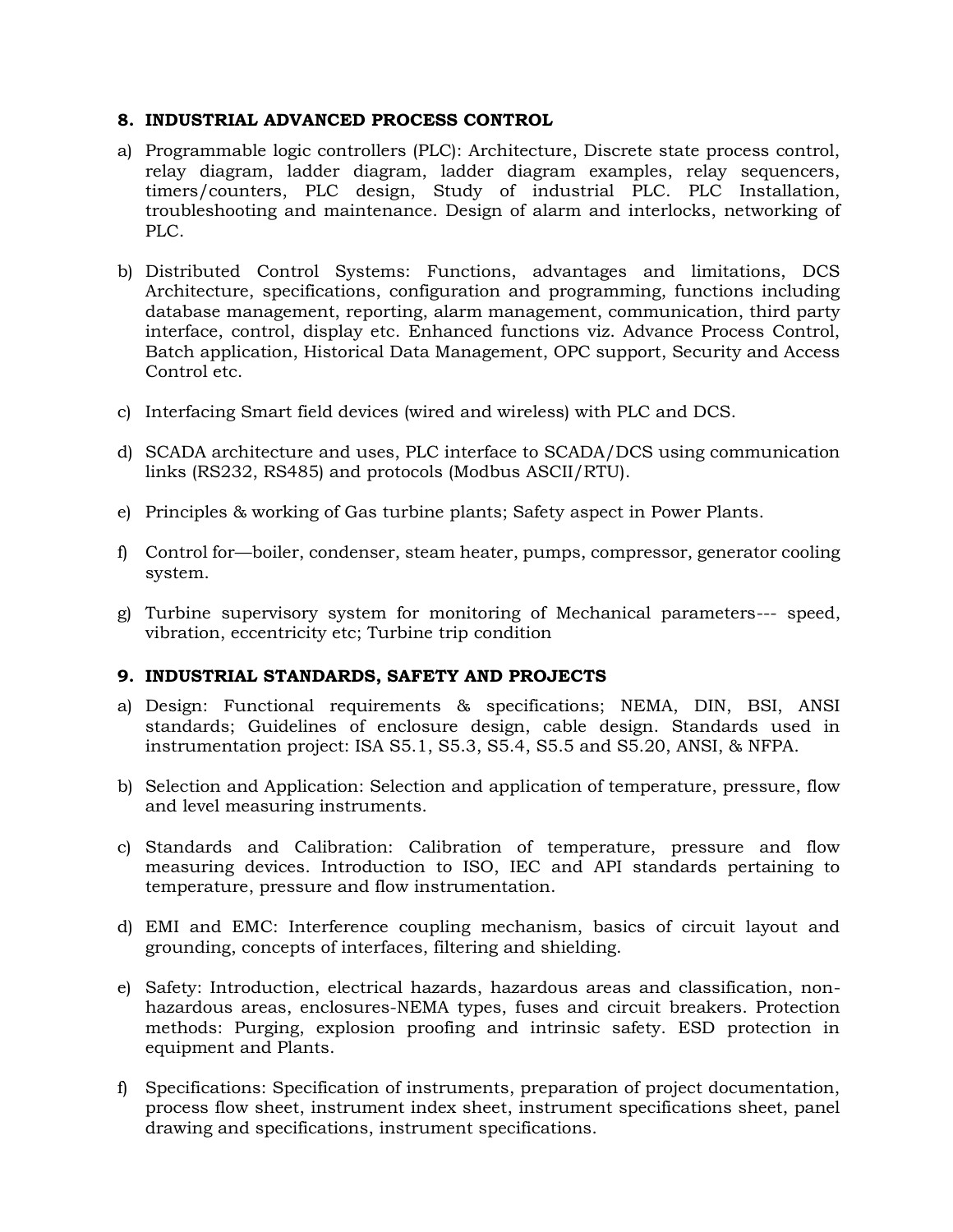- g) Definition of project purpose—scope, time, quality, organizational structure; Basic & detailed engineering; Project S curves; Types of projects & Types of contracts. Project procedure, schedules, vendor drawing, tender documentation, selection of measurement method and control panels.
- h) Program evaluation and review techniques (PERT) and Critical path method (CPM), S-curve concept and crash time concepts, software used in project management; software features, classification, evaluation and implementation.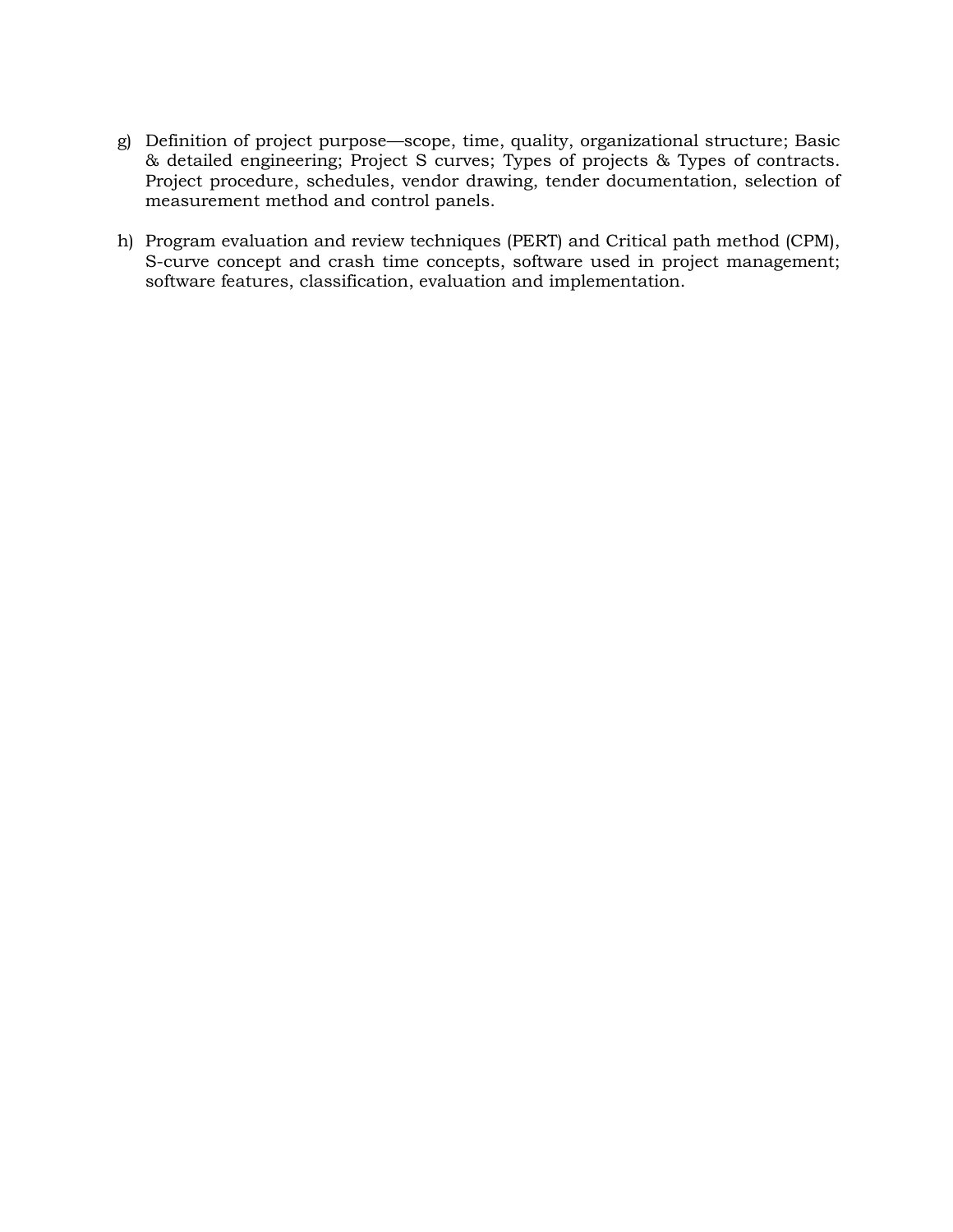## **SYLLABUS FOR WRITTEN EXAM FOR THE POST OF SENIOR OFFICER (MECHANICAL) [POST CODE – (ME 10)]**

### **Theory of Machines**:

Displacement, velocity and acceleration analysis of plane mechanisms; dynamic analysis of linkages; cams; gears and gear trains; flywheels and governors; balancing of reciprocating and rotating masses; gyroscope'.

#### **Machine Design**:

Design for static and dynamic loading; failure theories; fatigue strength and the S-N diagram; principles of the design of machine elements such as bolted' riveted and welded joints; shafts, gears, rolling and sliding contact bearings' brakes and clutches' springs.

#### **Vibrations**:

Free and forced vibration of single degree of freedom systems' effect of damping; vibration isolation; resonance; critical speeds of shafts'.

#### **Engineering Mechanics**:

Free-body diagrams and equilibrium; trusses and frames; virtual work; kinematics and dynamics of particles and of rigid bodies in plane motion; impulse and momentum (linear and angular) and energy formulations, collisions.

Mechanics of Materials: Stress and strain, elastic constants, Poisson's ratio; Mohr's circle for plane stress and plane strain, thin cylinders; shear force and bending moment diagrams; bending and shear stresses; deflection of beams; torsion of circular shafts; Eule/s theory of columns; energy methods; thermal stressesi strain gauges and rosettes; testing of materials with universal testing machine; testing of hardness and impact strength.

#### **Engineering Materials**:

Structure and properties of engineering materials, phase diagrams, heat treatment, stress-strain diagrams for engineering materials.

Casting, Forming and Joining Processes: Different types of castings, design of patterns, moulds and cores; solidification and cooling; riser and gating design. Plastic deformation and yield criteria; fundamentals of hot and cold working processes; load estimation for bulk (forging, rolling, extrusion, drawing) and sheet (shearing, deep drawing, bending) metal forming processes; principles of powder metallurgy. Principles of welding, brazing, soldering and adhesive bonding.

#### **Machining and Machine Tool Operations**:

Mechanics of machining; basic machine tools; single and multipoint cutting tools, tool geometry and materials, tool life and wear; economics of machining; principles of nontraditional machining processes; principles of work holding, design of jigs and fixtures.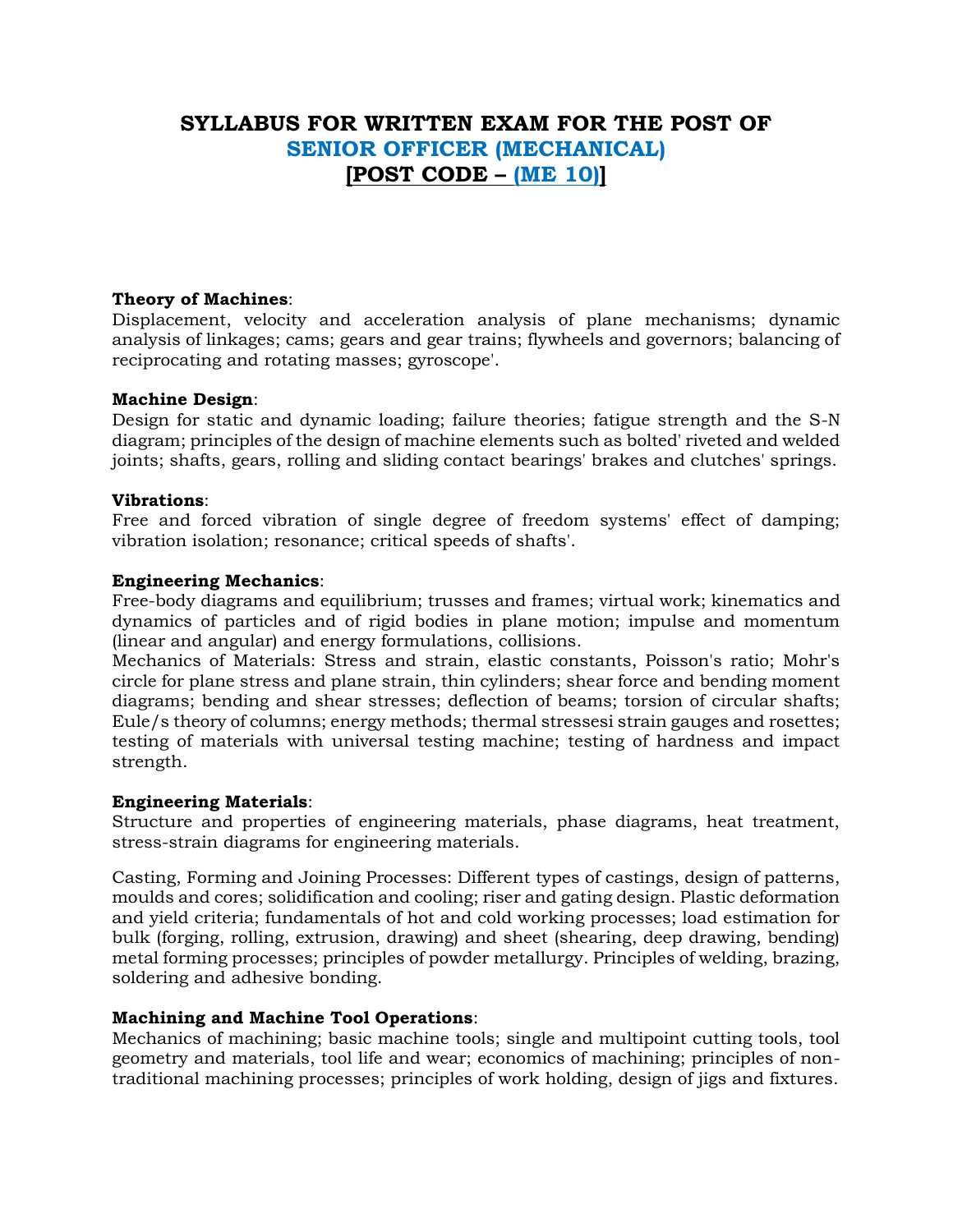### **Metrology and lnspection**:

Limits, fits and tolerances; linear and angular measurements; comparators; gauge design; interferometry; form and finish measurement; alignment and testing methods; tolerance analysis in manufacturing and assembly.

#### **Production Planning and Control**:

Production planning, scheduling, materials requirement planning.

### **Fluid Mechanics**:

Fluid properties;fluid statics,manometry, buoyancy,forces on submerged bodies, stability of floating bodies; control-volume analysis of mass' momentum and energy; fluid acceleration;differential equations of continuity and momentum;

Bernoulli'sequation;dimensional analysis;viscous flow of incompressiblefluids, boundary layer, elementary turbulent flow, flow through pipes' head losses in pipes, bends and fittings, Different types of pumps.

#### **Thermodynamics:**

Thermodynamic systems and processes; properties of pure substances,

behavior of ideal and real gases zeroth law, and first laws of thermodynamics' calculation of work and heat in various processes; second law of thermodynamics; thermodynamic property charts and tables, availability and irreversibility; thermodynamic relations'.

### **Power Engineering**:

Air and gas compressors; vapour and gas power cycles, concepts of regeneration and reheat and I.C Engines: Air-standard Otto' Diesel and dual cycle, refrigeration and air conditioning: Vapour and gas refrigeration and heat pump properties of moist air, basic psychrometric processes'

#### **Turbo machinery:**

lmpulse and reaction principles' velocity diagrams' Pelton-wheel' Francis and Kaplan turbines.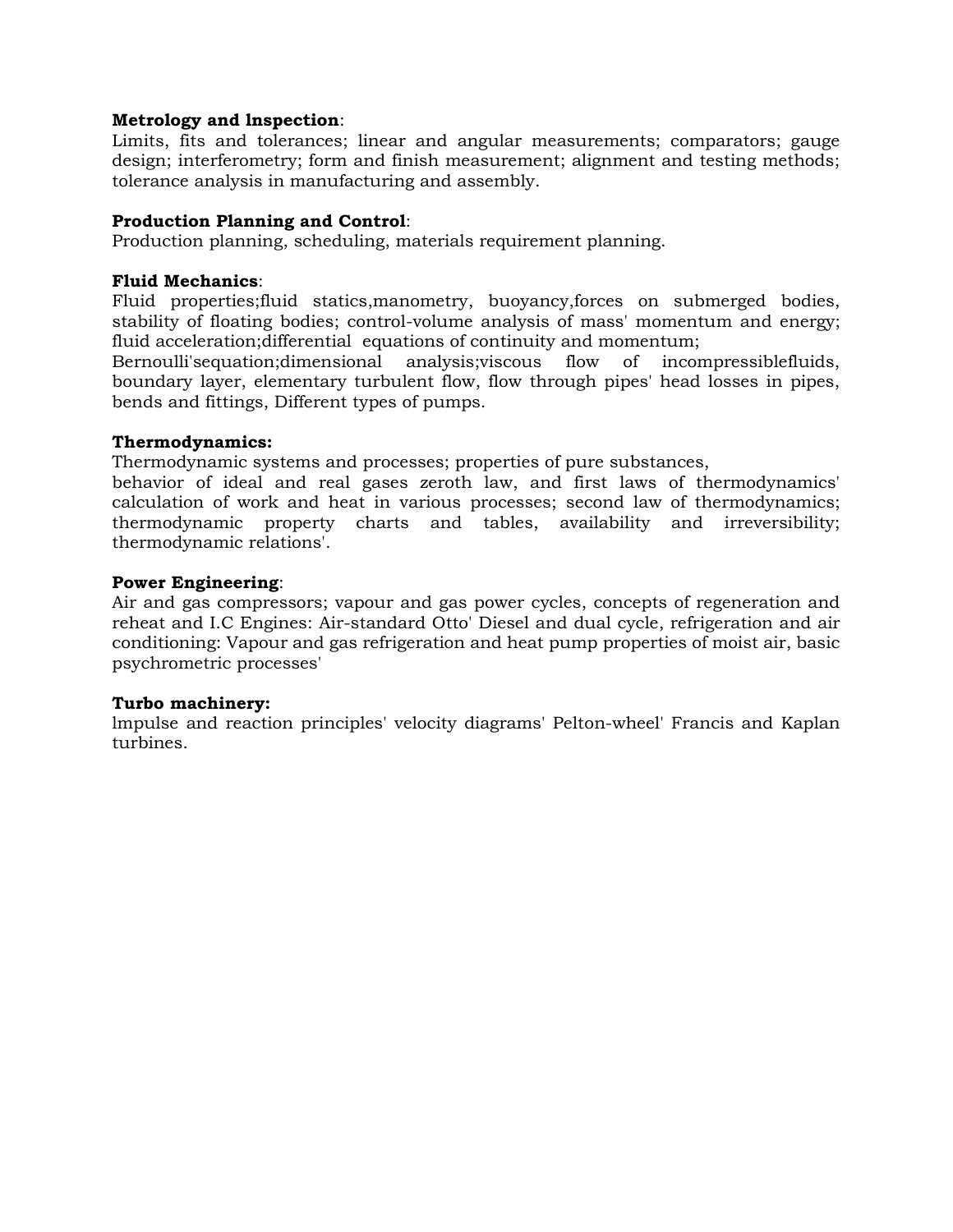# **SYLLABUS FOR WRITTEN EXAM FOR THE POST OF SENIOR OFFICER (PUBLIC AFFAIRS) [POST CODE – (PA 11)]**

#### **Mass Communication**

- 1. Advertising
- 2. Public Relation
- 3. Writing for media
- 4. Crisis Communication
- 5. Corporate communication
- 6. Social Media
- 7. Media Management
- 8. Broadcast media: Television & Radio
- 9. Graphic design for media
- 10. Film appreciation and criticism
- 11. Communication for social change and development
- 12. Communication research methods
- 13. Television programme and production
- 14. New media production
- 15. Documentary production
- 16. Media in Northeast India

## **Social Work**

- 1. History and Ideologies of Social Work
- 2. Qualitative Research Methods in Social Work
- 3. Disasters, Impoverishment and Social Vulnerability
- 4. Social Welfare Administration
- 5. Social Policy, Planning and Programmes
- 6. Conflict, Violence and Collective Violence
- 7. Mental Health
- 8. Social Policy and Planning
- 9. Community Organisation
- 10. Social Action
- 11. Networking and Advocacy
- 12. Global Economy and Polity
- 13. Sustainable Development and Gender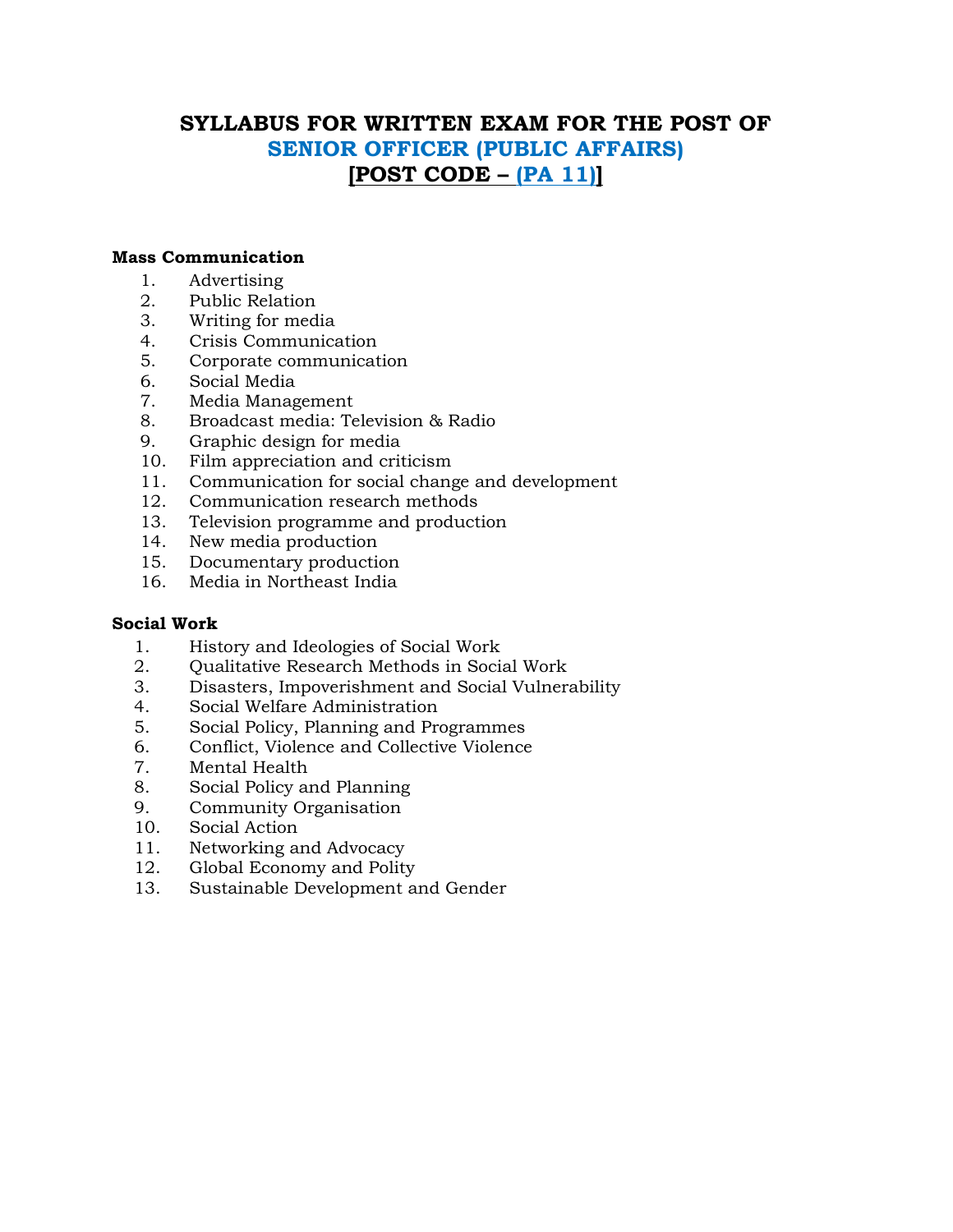# **SYLLABUS FOR WRITTEN EXAM FOR THE POST OF SENIOR ACCOUNTS OFFICER / SENIOR INTERNAL AUDITOR [POST CODE – (AC 12)]**

## **1. FINANCIAL ACCOUNTING & REPORTING**

- Accounting Standards- Introduction and Overview, Carve outs/ins in Ind ASs vis-à-vis International Financial Reporting Standards (IFRSs), Preparation of Financial statements of Company viz. Cash flow Statement (Profit and Loss Account, Balance Sheet and Cash Flow Statement)- Profit/Loss prior to incorporation as per Schedule II of Companies Act.
- SEBI Regulations only related to financial matters excluding Secretarial issues.

## **2. COST AND MANAGING ACCOUNTING**

- Introduction to Cost Accounting, Materials, Labor, Overheads, Non-Integrated Accounts, Methods, Job and Batch, Contract, Operating, Process and Operation, Standard Cost, Marginal Costing, Budget and Budgetary Control.
- Cost Management, Cost Volume Profit Analysis, Pricing Decisions, Budgets and Budgetary Control, Standing Costing and Variance Analysis, Transfer Pricing, Cost Management in Service Sector and Financial Decision Modelling, Employee Stock Option and buy back of securities.

## **3. COMPANY LAW AND ALLIED LAWS**

Company Law 2013, Insolvency and Bankruptcy Code 2016, The Indian Contract Act, 1872; The Negotiable Instrument ACT, 1881, The Payment of Bonus Act 1965, The Foreign Exchange Management Act, 1999.

## **4. DIRECT TAX LAWS**

The Income Tax Act, 1961 and Rules thereunder.

## **5. INDIRECT TAX LAWS INCLUDING GOODS AND SERVICES TAX & CUSTOMS & FOREIGN TRADE POLICY**

Goods and Services Tax (GST) Law as contained in the Central Goods and Services Tax (CGST) Act, 2017 and Integrated Goods and Services Tax (IGST) Act, 2017, Customs Law as contained in the Customs Act, 1962 and the Customs Tariff Act, 1975 and Foreign Trade Policy to the extent relevant to the indirect tax laws.

## **6. AUDITING AND ASSURANCE**

- Auditing Concepts, Auditing and Assurance Standards, Preparation for an Audit, Internal Control, Vouching, Verification of Assets and Liabilities, Company Audit, Audit Report, Special Audit.
- Cost Audit and Record Rules.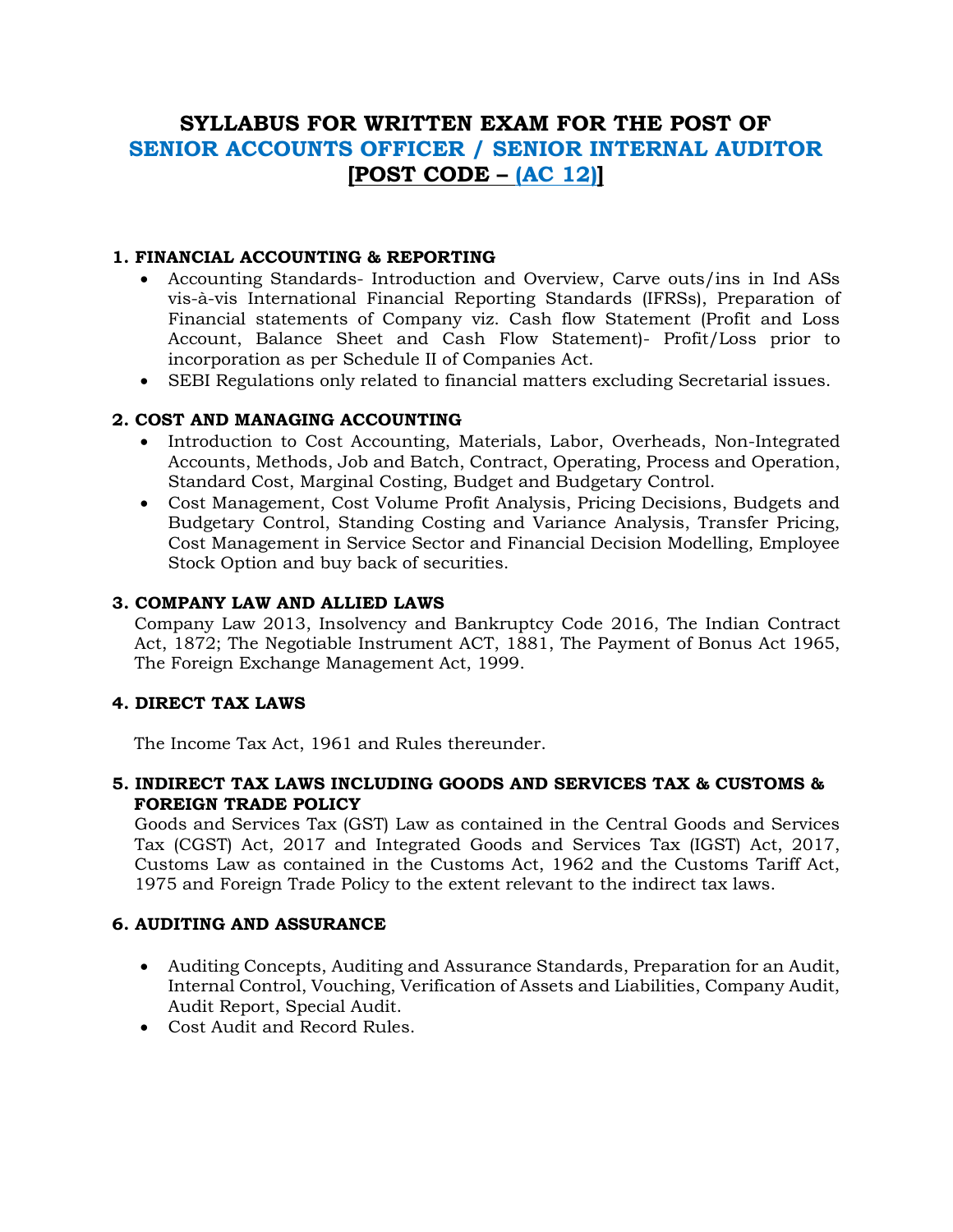## **SYLLABUS FOR WRITTEN EXAM FOR THE POST OF SENIOR OFFICER (HR) [POST CODE – (HR 13)]**

## **Unit - I**

Principles and Practices of Management: Development of management Thought, Contributions of Taylor, Fayol, Mayo, Mary Parker Follett and C.I. Barnard. Behavioural Approach, Systems Approach, Quantitative Approach and Contingency Approach. Function of Management: Planning and Decision Making, Organising, Staffing, Directing, Controlling, Coordinating.

## **Unit - II**

Human Resource Management: Conceptual framework, Human Resource Planning, Job Analysis, Recruitment, Selection, Placement, Induction, Training and Development, Performance Management, Job Evaluation, Compensation Management, Employee Benefits and Incentives, Managing Career. New Trends in HRM: Changing environment of HRM and contemporary challenges, Emerging HRM Concepts.

### **Unit - III**

Human Resource Development (HRD): Concepts, Assumptions, Values, HRD Mechanisms, Action – research Model, HRD Culture and Climate, HRD Interventions, HR Accounting and Audit, Consultant – client relationship, Knowledge Management, Human Resource Information System. International Human Resource Management (IHRM): Organisational context of IHRM, IHRM and Sustainable Business, Functions of IHRM, Cross – Cultural Studies, Cultural Diversity, Transnational Organisations, IHRM models.

## **Unit - IV**

Organisational Behaviour: Concept, Scope, Nature of human behavior, Personality, Perception, Learning, Attitude, Motivation, Interpersonal Behaviour, Group Dynamics, Leadership, Communication, Power and Authority, Stress, Organisational Change and Development.

#### **Unit - V**

Industrial Relations: Concept, Scope, Evolution, Approaches, Actors and Models, Conflict and cooperation, Bi-partitism, Tri-partitism, Collective Bargaining, Workers' Participation in Management, Grievance Handling and Disciplinary Action, Code of Conduct, Industrial Relations in changing scenario, Employers' organisations. Trade Unions: Concepts, Evolution, Problems of trade unions in India, Recognition, The Trade Unions Act, 1926. Emerging role of trade unions in India.

#### **Unit - VI**

Industrial Disputes: Factors, Forms, Trends, Prevention and Settlement, Role of State and Central Labour Administration, Strikes and Lockouts. The Industrial Employment (Standing Orders) Act, 1946. The Industrial Disputes Act, 1947.